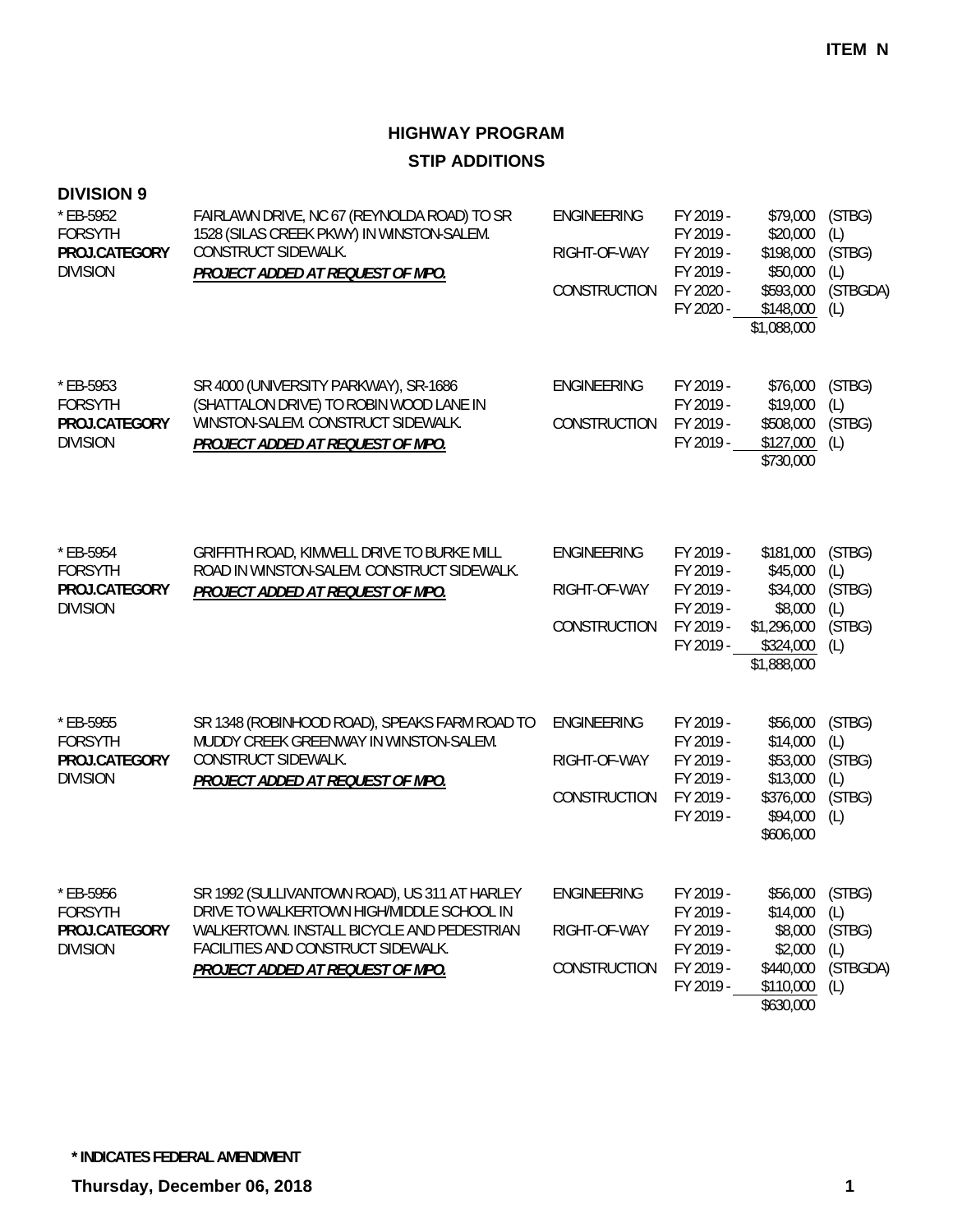# **HIGHWAY PROGRAM STIP ADDITIONS**

| <b>DIVISION 9</b><br>* EB-5957<br><b>FORSYTH</b><br>PROJ.CATEGORY<br><b>DIVISION</b> | SR 2648 (OLD WINSTON ROAD), EXISTING SIDEWALK<br>ACROSS FROM SEVENTH DAY ADVENTIST CHURCH<br>PARKING LOT TO HOPKINS ROAD IN KERNERSVILLE.<br>CONSTRUCT SIDEWALK ON SOUTH SIDE.<br>PROJECT ADDED AT REQUEST OF MPO. | <b>ENGINEERING</b><br>RIGHT-OF-WAY<br>CONSTRUCTION | FY 2019 -<br>FY 2019 -<br>FY 2020 -<br>FY 2020 -<br>FY 2021 -<br>FY 2021 - | \$29,000<br>\$7,000<br>\$29,000<br>\$7,000<br>\$186,000<br>\$46,000<br>\$304,000         | (STBG)<br>(L)<br>(STBG)<br>(L)<br>(STBGDA)<br>(L)     |
|--------------------------------------------------------------------------------------|--------------------------------------------------------------------------------------------------------------------------------------------------------------------------------------------------------------------|----------------------------------------------------|----------------------------------------------------------------------------|------------------------------------------------------------------------------------------|-------------------------------------------------------|
| * EB-5958<br><b>FORSYTH</b><br>PROJ.CATEGORY<br><b>DIVISION</b>                      | BERMUDA RUN, TWINS WAY (NEAR INTERSECTION<br>WITH US-158) WEST TO PEDESTRIAN TUNNEL UNDER I-<br>40 IN BERMUDA RUN. CONSTRUCT PORTION OF BLUE<br><b>HERON TRAIL.</b><br>PROJECT ADDED AT REQUEST OF MPO.            | <b>ENGINEERING</b><br>CONSTRUCTION                 | FY 2019 -<br>FY 2019 -<br>FY 2019 -<br>FY 2019 -<br>FY 2019 -<br>FY 2019 - | \$189,000<br>\$47,000<br>\$1,263,000<br>\$217,000<br>\$2,000<br>\$371,000<br>\$2,089,000 | (STBG)<br>(L)<br>(STBG)<br>(STBGDA)<br>(TAPDA)<br>(L) |
| * EB-5959<br><b>FORSYTH</b><br>PROJ.CATEGORY<br><b>DIVISION</b>                      | SR 3000 (IDOLS ROAD), SR 1103 (MIDDLEBROOK<br>DRIVE) TO TANGLEWOOD PARK ROAD IN CLEMMONS.<br>CONSTRUCT SIDEWALK.<br>PROJECT ADDED AT REQUEST OF MPO.                                                               | <b>ENGINEERING</b><br>CONSTRUCTION                 | FY 2019 -<br>FY 2019 -<br>FY 2020 -<br>FY 2020 -<br>FY 2020 -              | \$88,000<br>\$22,000<br>\$202,000<br>\$516,000<br>\$179,000<br>\$1,007,000               | (STBGDA)<br>(L)<br>(STBG)<br>(STBGDA)<br>(L)          |
| $*$ U-6154<br><b>FORSYTH</b><br>PROJ.CATEGORY<br><b>DIVISION</b>                     | SR 1308 (LEWISVILLE-VIENNA ROAD), AT SR 1348<br>(ROBINHOOD ROAD) IN LEWISVILLE. CONVERT<br>EXISTING SIGNALIZED INTERSECTION TO A SINGLE<br>LANE ROUNDABOUT.<br>PROJECT ADDED AT REQUEST OF MPO.                    | ENGINEERING<br>RIGHT-OF-WAY<br>CONSTRUCTION        | FY 2019 -<br>FY 2019 -<br>FY 2020 -<br>FY 2020 -<br>FY 2021 -<br>FY 2021 - | \$96,000<br>\$24,000<br>\$200,000<br>\$50,000<br>\$720,000<br>\$180,000<br>\$1,270,000   | (STBG)<br>(L)<br>(STBG)<br>(L)<br>(STBGDA)<br>(L)     |
| $*$ U-6155<br><b>FORSYTH</b><br>PROJ.CATEGORY<br><b>DIVISION</b>                     | SR 1725 (UNIVERSITY PKWY), AT INTERSECTION WITH<br>COLISEUM DRIVE IN WINSTON-SALEM. CONSTRUCT<br>INTERSECTION IMPROVEMENTS FOR PEDESTRIAN<br>SAFETY.<br><b>PROJECT ADDED AT REQUEST OF MPO.</b>                    | <b>ENGINEERING</b><br>CONSTRUCTION                 | FY 2019 -<br>FY 2019 -<br>FY 2019 -<br>FY 2019 -<br>FY 2019 -              | \$60,000<br>\$15,000<br>\$65,000<br>\$50,000<br>\$60,000<br>\$250,000                    | (STBG)<br>(L)<br>(STBG)<br>(HSIP)<br>(L)              |

**\* INDICATES FEDERAL AMENDMENT**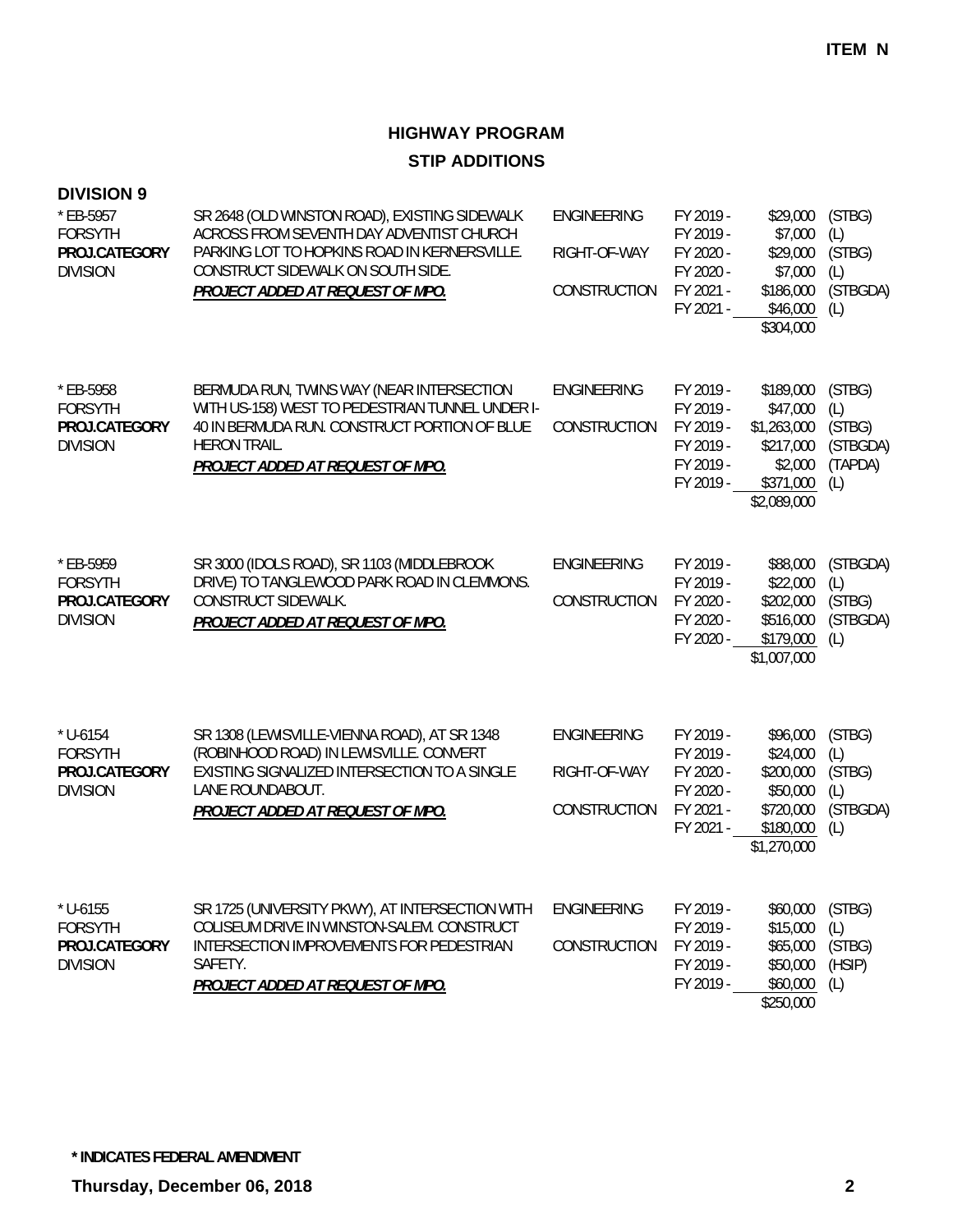### **HIGHWAY PROGRAM STIP ADDITIONS**

#### **DIVISION 10**

| * U-5703B        | US 74 (ROOSEVELT BLVD), REALIGN JAMES HAMILTON | RIGHT-OF-WAY           | FY 2019 - | \$500,000 (T) |  |
|------------------|------------------------------------------------|------------------------|-----------|---------------|--|
| UNION            | ROAD TO INTERSECT WITH SR 1514 (ROCKY RIVER    | CONSTRUCTION FY 2020 - |           | \$650,000 (T) |  |
| PROJ.CATEGORY    | ROAD) AT MYERS ROAD.                           |                        |           | \$1,150,000   |  |
| <b>STATEWIDE</b> | ADD RIGHT-OF-WAY IN FY 19 NOT PREVIOUSLY       |                        |           |               |  |
|                  | <i>PROGRAMMED.</i>                             |                        |           |               |  |

#### **DIVISION 11**

| $*$ 1-6050       | 1-74 & 1-77, 1-74 & 1-77 INTERCHANGES/RAMPS. | CONSTRUCTION FY 2019 - \$1,000,000 |             | (NHPIM) |
|------------------|----------------------------------------------|------------------------------------|-------------|---------|
| <b>SURRY</b>     | PROJECT ADDED AT REQUEST OF DIVISION.        |                                    | \$1,000,000 |         |
| PROJ.CATEGORY    |                                              |                                    |             |         |
| <b>STATEWIDE</b> |                                              |                                    |             |         |

#### **DIVISION 13**

| * EB-5547B           | BLACK MOUNTAIN RIVERWALK GREENWAY,          | <b>FNGINFFRING</b> | FY 2019 - |                | \$110,000 (STBGDA) |
|----------------------|---------------------------------------------|--------------------|-----------|----------------|--------------------|
| BUNCOMBE             | CONSTRUCT MULTI-USE PATH FROM BLACK         |                    | FY 2019 - | \$28,000 (L)   |                    |
| <b>PROJ CATEGORY</b> | MOUNTAIN AVENUE TO THE INTO THE OAKS TRAIL. | CONSTRUCTION       | FY 2020 - |                | \$600,000 (STBGDA) |
| <b>DIVISION</b>      | ADD CONSTRUCTION IN FY 20 NOT PREVIOUSLY    |                    | FY 2020 - | $$150,000$ (L) |                    |
|                      | PROGRAMMED AT REOUEST OF MPO                |                    |           | \$888,000      |                    |

#### **STIP MODIFICATIONS**

#### **DIVISION 1** SR 1329 (WOODVILLE ROAD), SR 1331 (RED BANK ROAD) TO SR 1300 (NEW HOPE ROAD). UPGRADE ROADWAY. *PROJECT TO UTILIZE BUILD NC BONDS* R-5740 PERQUIMANS DIVISION **PROJ.CATEGORY**

| BUILD NC CONST | FY 2019 - | \$429,000   | (T) |
|----------------|-----------|-------------|-----|
|                | FY 2020 - | \$429,000   | (T) |
|                | FY 2021 - | \$429,000   | (T) |
|                | FY 2022 - | \$429,000   | (T) |
|                | FY 2023 - | \$429,000   | (T) |
|                | FY 2024 - | \$429,000   | (T) |
|                | FY 2025 - | \$429,000   | (T) |
|                | FY 2026 - | \$429,000   | (T) |
|                | FY 2027 - | \$429,000   | (T) |
|                | FY 2028 - | \$429,000   | (T) |
|                | FY 2029 - | \$429,000   | (T) |
|                | POST YR-  | \$1,716,000 | (T) |
| CONSTRUCTION   | FY 2019 - | \$800,000   | (T) |
|                |           | \$7,235,000 |     |
|                |           |             |     |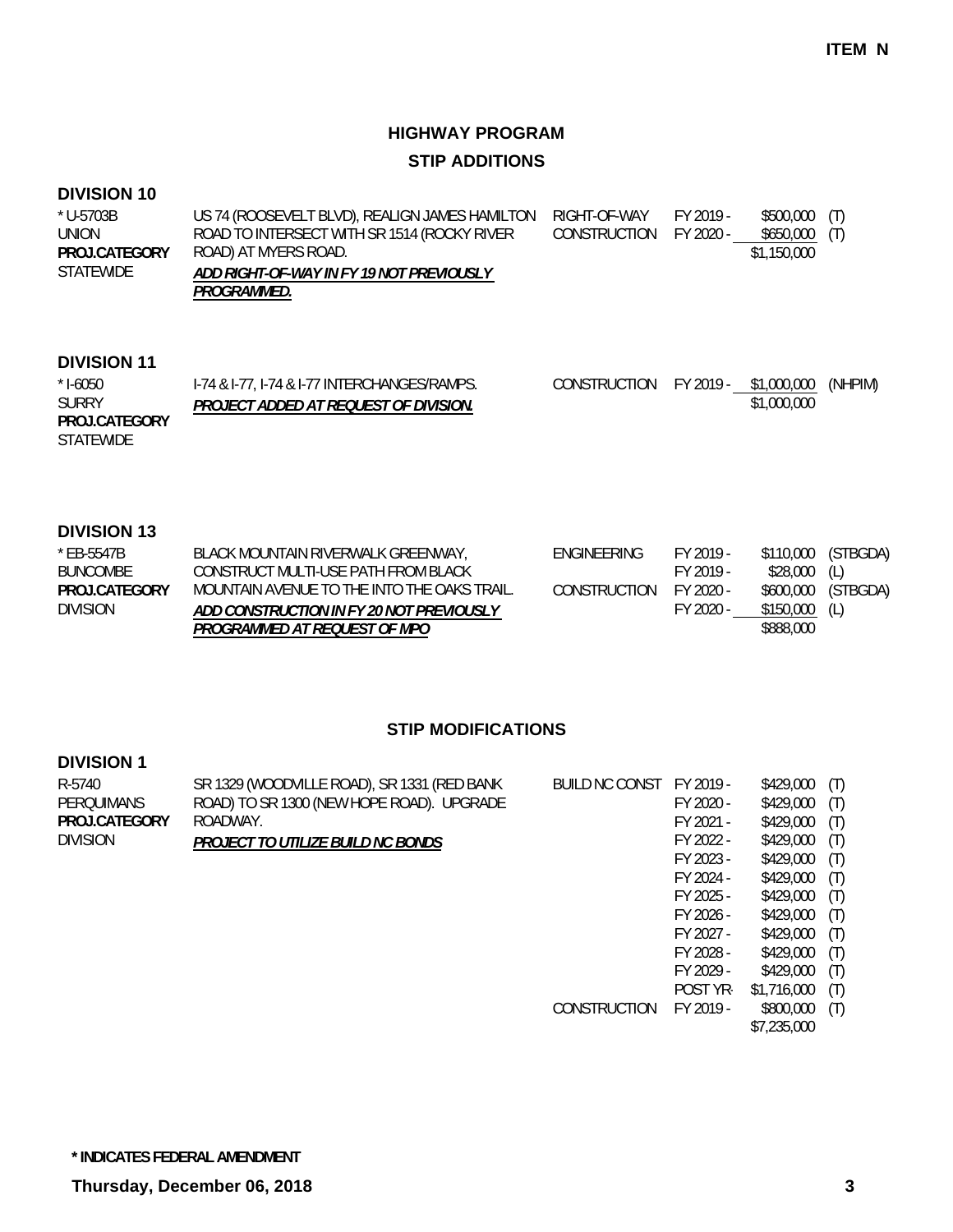| <b>DIVISION 2</b> |  |  |  |
|-------------------|--|--|--|
|-------------------|--|--|--|

| R-3403B          | US 17, SR 1433 (ANTIOCH ROAD) TO NC 43       | RIGHT-OF-WAY          | FY 2020 - | \$3,400,000                | (T) |
|------------------|----------------------------------------------|-----------------------|-----------|----------------------------|-----|
| CRAVEN           | COST INCREASE EXCEEDING \$2 MILLION AND 25%  |                       | FY 2021 - | \$3,400,000                | (T) |
| PROJ.CATEGORY    | THRESHOLDS.                                  | <b>UTILITIES</b>      | FY 2020 - | \$450,000                  | (T) |
| <b>REGIONAL</b>  |                                              |                       | FY 2021 - | \$450,000                  | (T) |
|                  |                                              | <b>BUILD NC CONST</b> | FY 2022 - | \$1,373,000                | (T) |
|                  |                                              |                       | FY 2023 - | \$1,373,000                | (T) |
|                  |                                              |                       | FY 2024 - | \$1,373,000                | (T) |
|                  |                                              |                       | FY 2025 - | \$1,373,000                | (T) |
|                  |                                              |                       | FY 2026 - | \$1,373,000                | (T) |
|                  |                                              |                       | FY 2027 - | \$1,373,000                | (T) |
|                  |                                              |                       | FY 2028 - | \$1,373,000                | (T) |
|                  |                                              |                       | FY 2029 - | \$1,373,000                | (T) |
|                  |                                              |                       | POST YR-  | \$9,611,000                | (T) |
|                  |                                              | CONSTRUCTION          | FY 2022 - | \$6,340,000                | (T) |
|                  |                                              |                       | FY 2023 - | \$6,340,000                | (T) |
|                  |                                              |                       | FY 2024 - | \$6,340,000                | (T) |
|                  |                                              |                       | FY 2025 - | \$6,340,000                | (T) |
|                  |                                              |                       | FY 2026 - | \$6,340,000                | (T) |
|                  |                                              |                       |           | \$59,995,000               |     |
| R-4463A          | NC 43 CONNECTOR, US 17 TO SOUTH OF US 70.    | RIGHT-OF-WAY          | FY 2019 - | \$1,225,000                | (T) |
| CRAVEN           | <b>PROJECT TO UTILIZE BUILD NC BONDS</b>     | <b>UTILITIES</b>      | FY 2019 - | \$500,000                  | (T) |
| PROJ.CATEGORY    |                                              | <b>BUILD NC CONST</b> | FY 2019 - | \$472,000                  | (T) |
| <b>REGIONAL</b>  |                                              |                       | FY 2020 - | \$472,000                  | (T) |
|                  |                                              |                       | FY 2021 - | \$472,000                  | (T) |
|                  |                                              |                       | FY 2022 - | \$472,000                  | (T) |
|                  |                                              |                       | FY 2023 - | \$472,000                  | (T) |
|                  |                                              |                       | FY 2024 - | \$472,000                  | (T) |
|                  |                                              |                       | FY 2025 - | \$472,000                  | (T) |
|                  |                                              |                       | FY 2026 - | \$472,000                  | (T) |
|                  |                                              |                       | FY 2027 - | \$472,000                  | (T) |
|                  |                                              |                       | FY 2028 - | \$472,000                  | (T) |
|                  |                                              |                       | FY 2029 - | \$472,000                  | (T) |
|                  |                                              |                       | POST YR-  | \$1,888,000                | (T) |
|                  |                                              | CONSTRUCTION          | FY 2019 - | \$500,000                  | (T) |
|                  |                                              |                       |           | \$9,305,000                |     |
| R-5777C          | US 70, THURMAN ROAD TO HAVELOCK BYPASS.      | RIGHT-OF-WAY          |           | FY 2020 - \$28,500,000 (T) |     |
| CRAVEN           | UPGRADE ROADWAY TO FREEWAY AND CONSTRUCT     | <b>UTILITIES</b>      | FY 2020 - | \$1,100,000                | (T) |
| PROJ.CATEGORY    | SERVICE ROADS.                               | CONSTRUCTION          | FY 2020 - | \$6,175,000                | (T) |
| <b>STATEWIDE</b> | ACCELERATE RIGHT-OF-WAY FROM PY TO FY 20 AND |                       |           | FY 2021 - \$39,108,000     | (T) |
|                  | CONSTRUCTION FROM PY TO FY 20 TO EXPEDITE    |                       |           | FY 2022 - \$39,108,000     | (T) |
|                  | DELIVERY OF NEW STI PROJECT DUE TO RECENT    |                       |           | FY 2023 - \$39,109,000     | (T) |
|                  | AWARD OF FEDERAL INFRA GRANT.                |                       |           | \$153,100,000              |     |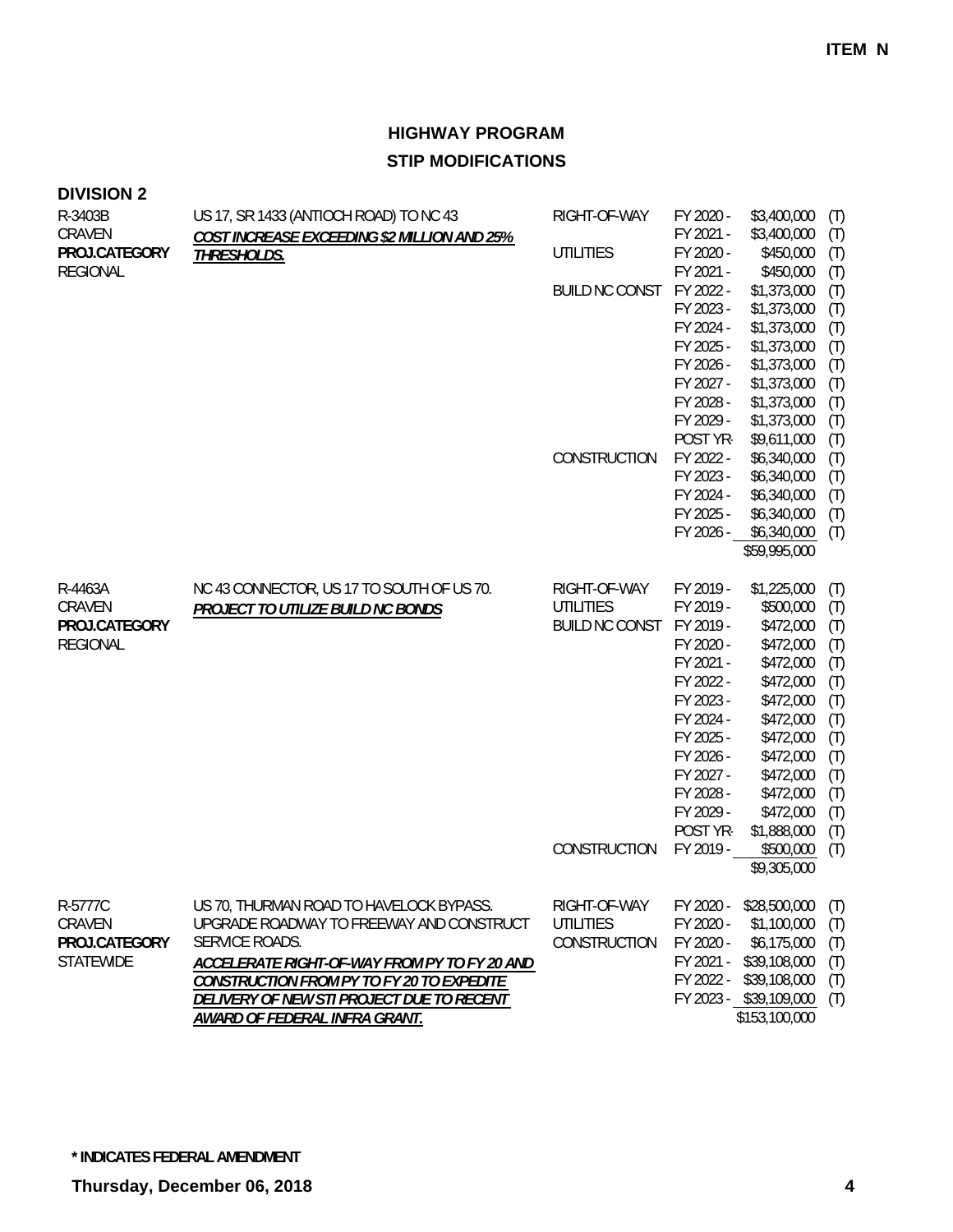| <b>DIVISION 2</b><br>R-5813<br><b>LENOIR</b><br>PROJ.CATEGORY<br><b>REGIONAL</b>     | US 70, SR 1227 (JIM SUTTON ROAD)/SR 1252 (WILLIE<br>MEASLEY ROAD). CONSTRUCT AT GRADE<br>INTERSECTION TO INTERCHANGE<br>COST INCREASE EXCEEDING \$2 MILLION AND 25%<br>THRESHOLDS.                                                            | RIGHT-OF-WAY<br><b>UTILITIES</b><br>CONSTRUCTION | FY 2022 -<br>FY 2024 -<br>FY 2025 -<br>FY 2026 -<br>FY 2027 -                                        | FY 2022 - \$14,930,000<br>\$2,191,000<br>\$8,208,000<br>\$8,208,000<br>\$8,208,000<br>\$8,208,000<br>\$49,953,000                      | (T)<br>(T)<br>(T)<br>(T)<br>(T)<br>(T)                                       |
|--------------------------------------------------------------------------------------|-----------------------------------------------------------------------------------------------------------------------------------------------------------------------------------------------------------------------------------------------|--------------------------------------------------|------------------------------------------------------------------------------------------------------|----------------------------------------------------------------------------------------------------------------------------------------|------------------------------------------------------------------------------|
| * U-2817<br>PITT<br>PROJ.CATEGORY<br><b>DIVISION</b>                                 | SR 1700 (EVANS STREET/ OLD TAR ROAD), SR 1711<br>(WORTHINGTON ROAD) IN WINTERVILLE TO US 264<br>ALTERNATE (GREENVILLE BOULEVARD) IN<br>GREENVILLE. WIDEN TO MULTI-LANES.<br>COST INCREASE EXCEEDING \$2 MILLION AND 25%<br><b>THRESHOLDS.</b> | RIGHT-OF-WAY<br><b>UTILITIES</b><br>CONSTRUCTION | FY 2019 -<br>FY 2020 -<br>FY 2019 -<br>FY 2020 -<br>FY 2021 -<br>FY 2022 -<br>FY 2023 -<br>FY 2024 - | \$22,500,000<br>\$22,500,000<br>\$1,150,000<br>\$1,150,000<br>\$8,575,000<br>\$8,575,000<br>\$8,575,000<br>\$8,575,000<br>\$81,600,000 | (STBG)<br>(STBG)<br>(STBG)<br>(STBG)<br>(STBG)<br>(STBG)<br>(STBG)<br>(STBG) |
| U-5860<br><b>BEAUFORT</b><br>PROJ.CATEGORY<br><b>DIVISION</b>                        | SR 1306 (15TH STREET), US 17 BUSINESS (CAROLINA<br>AVENUE) TO BROWN STREET. WIDEN TO MULTI-<br>LANES.<br>TO ALLOW ADDITIONAL TIME FOR PLANNING AND<br>DESIGN, DELAY RIGHT-OF-WAY FROM FY 18 TO FY 24<br>AND CONSTRUCTION FROM FY 19 TO FY 26. | RIGHT-OF-WAY<br>CONSTRUCTION                     | FY 2024 -<br>FY 2026 -<br>FY 2027 -<br>FY 2028 -                                                     | \$5,885,000<br>\$3,203,000<br>\$3,203,000<br>\$3,203,000<br>\$15,494,000                                                               | (T)<br>(T)<br>(T)<br>(T)                                                     |
| <b>DIVISION 3</b><br>AV-5739<br><b>BRUNSWICK</b><br>PROJ.CATEGORY<br><b>DIVISION</b> | CAPE FEAR REGIONAL (SUT), APPROACH CLEARING<br>AT RUNWAY 5 AND RUNWAY 23.<br>TO ALLOW ADDITIONAL TIME FOR PLANNING AND<br>DESIGN, DELAY CONSTRUCTION FROM FY 16 TO FY 19.                                                                     | CONSTRUCTION                                     | FY 2019 -                                                                                            | \$170,000<br>\$170,000                                                                                                                 | (T)                                                                          |
| $*$ B-5981<br><b>DUPLIN</b><br>PROJ.CATEGORY<br><b>STATEWIDE</b>                     | US 117 NBL, REPLACE BRIDGE 300016 OVER CSX<br>RAILROAD. BRIDGE PRESERVATION OF BRIDGE 300017<br>OVER CSX.<br>MODIFY PROJECT SCOPE, FUNDING AMOUNTS, AND<br><b>SCHEDULE.</b>                                                                   | RIGHT-OF-WAY<br>CONSTRUCTION                     | FY 2021 -<br>FY 2022 -                                                                               | \$443,000<br>\$5,052,000<br>\$5,495,000                                                                                                | (STBG)<br>(STBG)                                                             |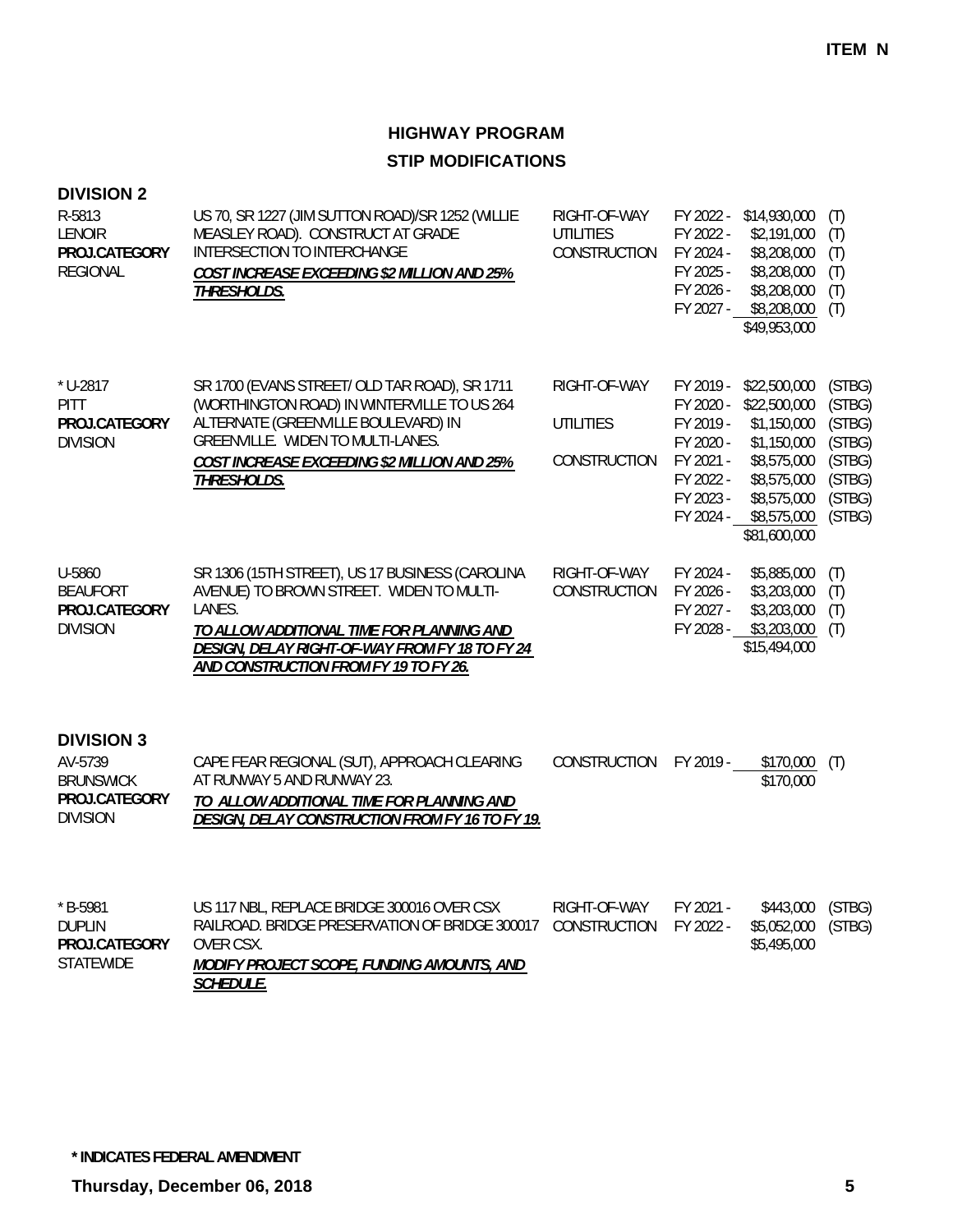#### **DIVISION 3**

| * U-3338C<br><b>NEW HANOVER</b><br>PROJ.CATEGORY<br><b>REGIONAL</b>            | SR 1175 (KERR AVENUE), SR 1175 (KERR AVENUE)<br>INTERCHANGE AT US 74 (MLK, JR. PARKWAY).<br>COST INCREASE EXCEEDING \$2 MILLION AND 25%<br>THRESHOLDS. | RIGHT-OF-WAY<br>CONSTRUCTION                     | FY 2019 -                                                                               | \$3,912,000<br>FY 2020 - \$20,500,000<br>\$24,412,000                                                                   | (STBG)<br>(STBG)                              |
|--------------------------------------------------------------------------------|--------------------------------------------------------------------------------------------------------------------------------------------------------|--------------------------------------------------|-----------------------------------------------------------------------------------------|-------------------------------------------------------------------------------------------------------------------------|-----------------------------------------------|
| U-5932<br><b>BRUNSWICK</b><br>PROJ.CATEGORY<br><b>STATEWIDE</b>                | US 17, NC 211. CONVERT INTERSECTION TO<br>INTERCHANGE.<br>COST INCREASE EXCEEDING \$2 MILLION AND 25%<br>THRESHOLDS.                                   | RIGHT-OF-WAY<br><b>UTILITIES</b><br>CONSTRUCTION | FY 2022 -<br>FY 2023 -<br>FY 2022 -<br>FY 2023 -<br>FY 2024 -<br>FY 2025 -<br>FY 2026 - | \$10,000,000<br>\$10,000,000<br>\$5,200,000<br>\$5,200,000<br>\$6,667,000<br>\$6,667,000<br>\$6,666,000<br>\$50,400,000 | (T)<br>(T)<br>(T)<br>(T)<br>(T)<br>(T)<br>(T) |
| <b>DIVISION 4</b><br>B-5947<br><b>NASH</b><br>PROJ.CATEGORY<br><b>REGIONAL</b> | NC 581, REPLACE BRIDGE 630091 OVER TAR RIVER.<br>ACCELERATE RIGHT-OF-WAY FROM FY 25 TO FY 20<br>AND CONSTRUCTION FROM FY 26 TO FY 21.                  | RIGHT-OF-WAY<br><b>CONSTRUCTION</b>              | FY 2020 -<br>FY 2021 -<br>FY 2022 -<br>FY 2023 -                                        | \$400,000<br>\$2,667,000<br>\$2,667,000<br>\$2,667,000<br>\$8,401,000                                                   | (T)<br>(T)<br>(T)<br>(T)                      |
| P-5711A<br>EDGECOMBE<br>PROJ.CATEGORY<br><b>STATEWIDE</b>                      | CSX A LINE, CCX INTERMODAL TERMINAL AND TRACK<br><b>IMPROVEMENTS.</b><br>MODIFY PROJECT SCOPE AND FUNDING AMOUNTS.                                     | CONSTRUCTION                                     | FY 2019 -<br>FY 2020 -                                                                  | \$50,000,000<br>\$43,100,000<br>\$93,100,000                                                                            | (T)<br>(T)                                    |
| R-3825B<br><b>JOHNSTON</b><br>PROJ.CATEGORY<br><b>DIVISION</b>                 | NC 42, EAST OF SR 1902 (GLEN LAUREL ROAD) TO SR<br>1003 (BUFFALOE ROAD).<br>COST INCREASE EXCEEDING \$2 MILLION AND 25%<br><b>THRESHOLDS.</b>          | CONSTRUCTION                                     | FY 2020 -                                                                               | FY 2019 - \$22,200,000<br>\$22,200,000<br>FY 2021 - \$22,200,000<br>\$66,600,000                                        | (T)<br>(T)<br>(T)                             |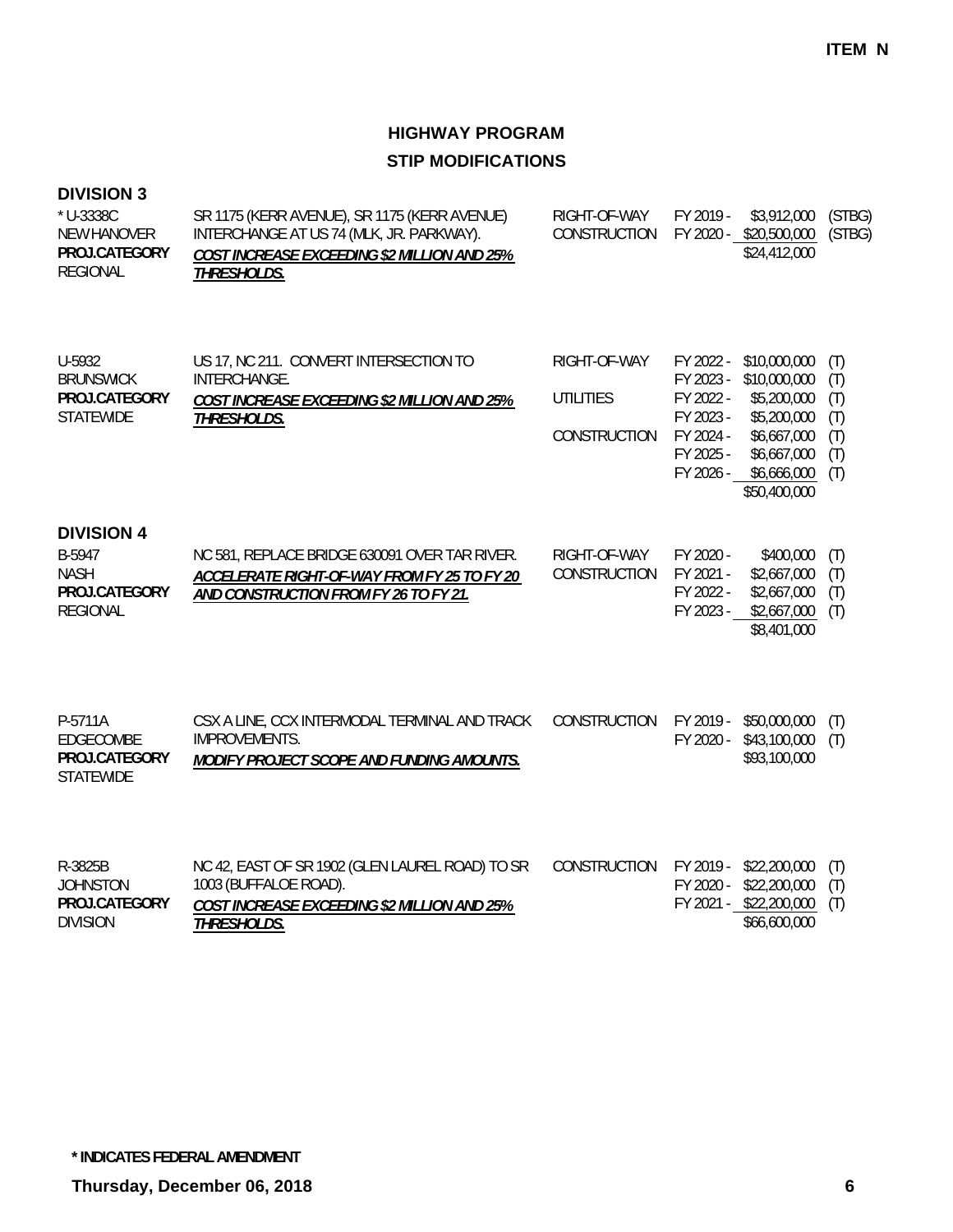| <b>DIVISION 4</b><br>U-3609B<br><b>WAYNE</b><br>PROJ.CATEGORY<br><b>REGIONAL</b> | US 13 (BERKELEY BOULEVARD), SR 1003 (NEW HOPE<br>ROAD) TO SR1572 (SAULSTON ROAD).<br>TO ALLOW ADDITIONAL TIME FOR PLANNING AND<br>DESIGN DELAY RIGHT-OF-WAY FROM FY 19 TO FY 20.                                                                                                              | <b>BUILD NC ROW</b><br>RIGHT-OF-WAY<br><b>UTILITIES</b><br>CONSTRUCTION | FY 2020 -<br>FY 2021 -<br>FY 2022 -<br>FY 2023 -<br>FY 2024 -<br>FY 2025 -<br>FY 2026 -<br>FY 2027 -<br>FY 2028 -<br>FY 2029 -<br>POST YR-<br>FY 2020 -<br>FY 2020 -<br>FY 2021 -<br>FY 2021 -<br>FY 2022 -<br>FY 2023 -<br>FY 2024 - | \$515,000<br>\$515,000<br>\$515,000<br>\$515,000<br>\$515,000<br>\$515,000<br>\$515,000<br>\$515,000<br>\$515,000<br>\$515,000<br>\$2,575,000<br>\$1,750,000<br>\$1,750,000<br>\$1,750,000<br>\$5,875,000<br>\$5,875,000<br>\$5,875,000<br>\$5,875,000<br>\$36,475,000 | (T)<br>(T)<br>(T)<br>(T)<br>(T)<br>(T)<br>(T)<br>(T)<br>(T)<br>(T)<br>(T)<br>(T)<br>(T)<br>(T)<br>(T)<br>(T)<br>(T)<br>(T) |
|----------------------------------------------------------------------------------|-----------------------------------------------------------------------------------------------------------------------------------------------------------------------------------------------------------------------------------------------------------------------------------------------|-------------------------------------------------------------------------|---------------------------------------------------------------------------------------------------------------------------------------------------------------------------------------------------------------------------------------|------------------------------------------------------------------------------------------------------------------------------------------------------------------------------------------------------------------------------------------------------------------------|----------------------------------------------------------------------------------------------------------------------------|
| <b>DIVISION 5</b><br>C-5183B<br><b>DURHAM</b><br>PROJ.CATEGORY<br><b>EXEMPT</b>  | SR 1945 (S. ALSTON AVE.), SR 1171 (RIDDLE RD.) TO<br>CAPPS ST.<br>TO ALLOW ADDITIONAL TIME FOR RIGHT OF WAY,<br>UTILITIES AND FINAL DESIGN DELAY CONSTRUCTION<br>FROM FY 18 TO FY 19, AT REQUEST OF MPO.                                                                                      | CONSTRUCTION                                                            | FY 2019 -<br>FY 2019 -                                                                                                                                                                                                                | \$644,360<br>\$161,090<br>\$805,450                                                                                                                                                                                                                                    | (CMAQ)<br>(L)                                                                                                              |
| * EB-5895<br><b>WAKE</b><br>PROJ.CATEGORY<br><b>DIVISION</b>                     | NC 55 (EAST WILLIAMS STREET), SR 1301 (SUNSET<br>LAKE ROAD) TO NC 55 IN HOLLY SPRINGS.<br>CONSTRUCT SIDEWALK.<br>TO REFLECT CURRENT PROJECT DELIVERY SCOPE<br>AND SCHEDULE, ADD RIGHT OF WAY IN FY 19 AND<br>DELAY CONSTRUCTION FROM FY 19 TO FY 20 AT THE<br><b>REQUEST OF TOWN AND MPO.</b> | RIGHT-OF-WAY<br>CONSTRUCTION                                            | FY 2019 -<br>FY 2019 -<br>FY 2020 -<br>FY 2020 -                                                                                                                                                                                      | \$80,000<br>\$20,000<br>\$400,000<br>\$100,000<br>\$600,000                                                                                                                                                                                                            | (TAP)<br>(L)<br>(TAP)<br>(L)                                                                                               |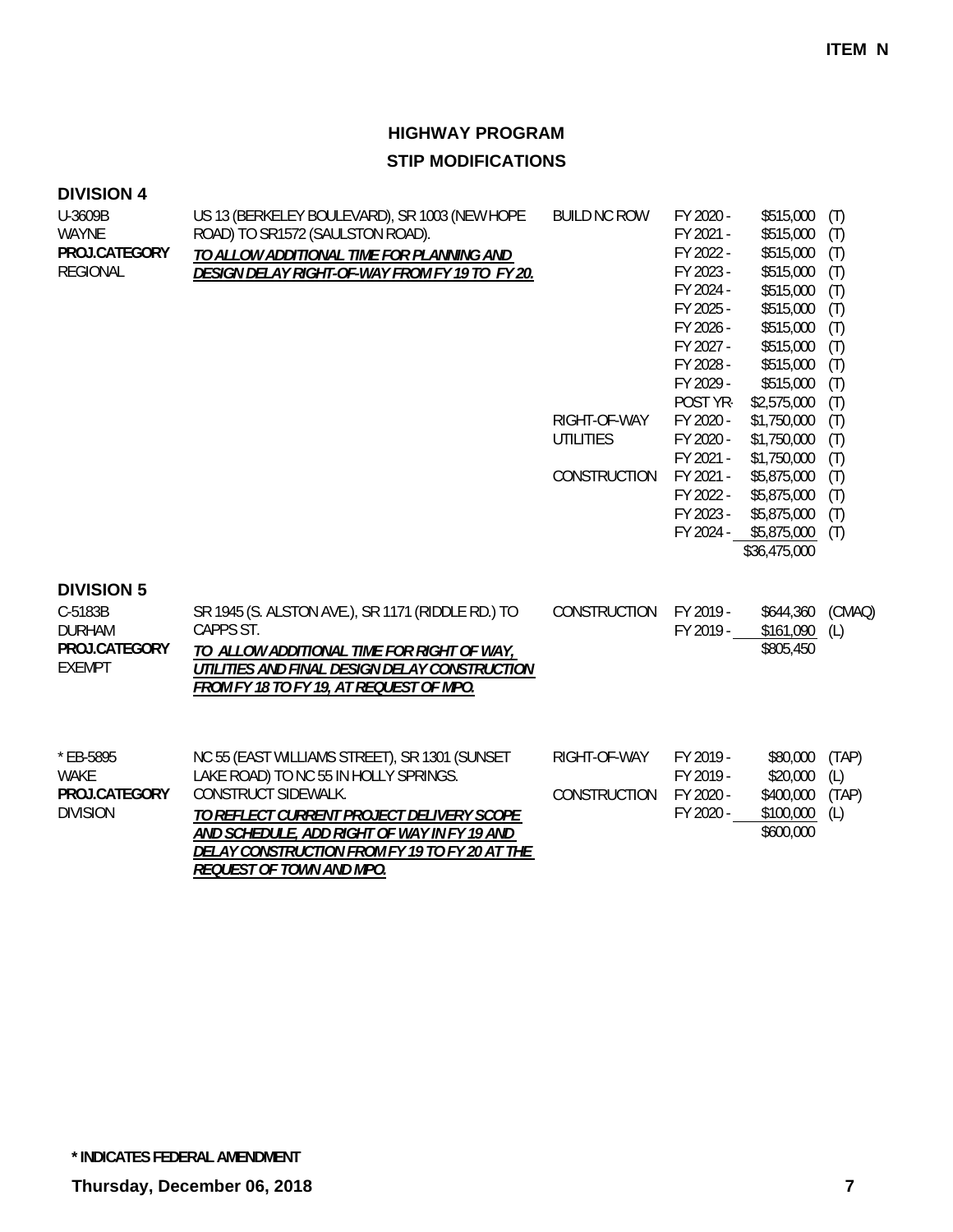| <b>DIVISION 5</b><br>$*$ 1-5870<br><b>WAKE</b><br>PROJ.CATEGORY<br><b>STATEWIDE</b> | I-440 / US 1, WEST OF RIDGE ROAD TO EAST OF US 70<br>(GLENWOOD AVENUE) IN RALEIGH. CONSTRUCT NEW<br>INTERCHANGE AT RIDGE ROAD TO CONNECT WITH<br>CRABTREE VALLEY AVENUE, REALIGN I-440 / US 1<br>INTERCHANGE WITH US 70 (GLENWOOD AVENUE),<br>REALIGN AND WIDEN CRABTREE VALLEY AVENUE<br>BETWEEN SR 3009 (EDWARDS MILL ROAD) AND RIDGE<br>ROAD, AND REPLACE BRIDGE 910494 OVER<br>CRABTREE CREEK ON SR 1670 (BLUE RIDGE ROAD).<br>COST INCREASE EXCEEDING \$2 MILLION AND 25%<br>THRESHOLDS. | RIGHT-OF-WAY<br><b>UTILITIES</b><br>CONSTRUCTION | FY 2022 - \$115,000,000<br>FY 2022 -<br>FY 2022 -<br>FY 2023 -<br>FY 2024 - | \$1,200,000<br>\$5,325,000<br>\$25,294,000<br>\$25,294,000<br>FY 2025 - \$50,587,000<br>\$222,700,000 | (T)<br>(T)<br>(T)<br>(T)<br>(T)<br>(T) |
|-------------------------------------------------------------------------------------|-----------------------------------------------------------------------------------------------------------------------------------------------------------------------------------------------------------------------------------------------------------------------------------------------------------------------------------------------------------------------------------------------------------------------------------------------------------------------------------------------|--------------------------------------------------|-----------------------------------------------------------------------------|-------------------------------------------------------------------------------------------------------|----------------------------------------|
| $*$ P-5717<br><b>DURHAM</b><br>PROJ.CATEGORY<br><b>REGIONAL</b>                     | NORFOLK SOUTHERN H LINE, CROSSING 734742W AT<br>SR 1121 (CORNWALLIS ROAD) IN DURHAM.<br>CONSTRUCT GRADE SEPARATION.<br><b>COST INCREASE EXCEEDING \$2 MILLION AND 25%</b><br>THRESHOLDS.                                                                                                                                                                                                                                                                                                      | RIGHT-OF-WAY<br>CONSTRUCTION                     | FY 2019 -<br>FY 2020 -<br>FY 2020 -                                         | \$2,500,000<br>\$15,600,000<br>\$500,000<br>\$18,600,000                                              | (T)<br>(T)<br>(O)                      |
| R-5705B<br><b>HARNETT</b><br>WAKE<br>PROJ.CATEGORY<br><b>REGIONAL</b>               | NC 55, NC 210 TO SR 4809 (JICARILLA LANE). PART ON<br>NEW LOCATION.<br>MODIFY PROJECT SCOPE AND FUNDING AMOUNTS.<br>COST INCREASE EXCEEDING \$2 MILLION AND 25%<br><b>THRESHOLDS.</b>                                                                                                                                                                                                                                                                                                         | RIGHT-OF-WAY<br><b>UTILITIES</b><br>CONSTRUCTION | FY 2020 -<br>FY 2020 -<br>FY 2022 -<br>FY 2023 -                            | \$2,685,000<br>\$355,000<br>\$12,466,000<br>\$12,466,000<br>FY 2024 - \$12,466,000<br>\$40,438,000    | (T)<br>(T)<br>(T)<br>(T)<br>(T)        |
| R-5705C<br><b>WAKE</b>                                                              | NC 55, SR 4809 (JICARILLA LANE) TO NC 42 IN FUQUAY-<br>VARINA.<br>MODIFY PROJECT SCOPE AND FUNDING AMOUNTS.                                                                                                                                                                                                                                                                                                                                                                                   | RIGHT-OF-WAY<br><b>UTILITIES</b><br>CONSTRUCTION | POST YR-<br>POST YR-                                                        | \$6,800,000<br>\$900,000<br>POST YR-\$17,900,000<br>\$25,600,000                                      | (T)<br>(T)<br>(T)                      |
| * U-2901B<br><b>WAKE</b><br>PROJ.CATEGORY<br><b>REGIONAL</b>                        | NC 55 (WILLIAMS STREET), US 1 TO NORTH OF SR 1160<br>(OLIVE CHAPEL ROAD). CONVERT EXISTING<br>MULTILANES TO MEDIAN DIVIDED SECTION AND<br>WIDEN REMAINING 2-LANE SECTIONS TO MULTILANES.<br><b>COST INCREASE EXCEEDING \$2 MILLION AND 25%</b><br><b>THRESHOLDS.</b>                                                                                                                                                                                                                          | RIGHT-OF-WAY<br><b>UTILITIES</b><br>CONSTRUCTION | FY 2019 -<br>FY 2019 -                                                      | \$770,000<br>\$93,000<br>FY 2021 - \$23,100,000<br>\$23,963,000                                       | (T)<br>(T)<br>(T)                      |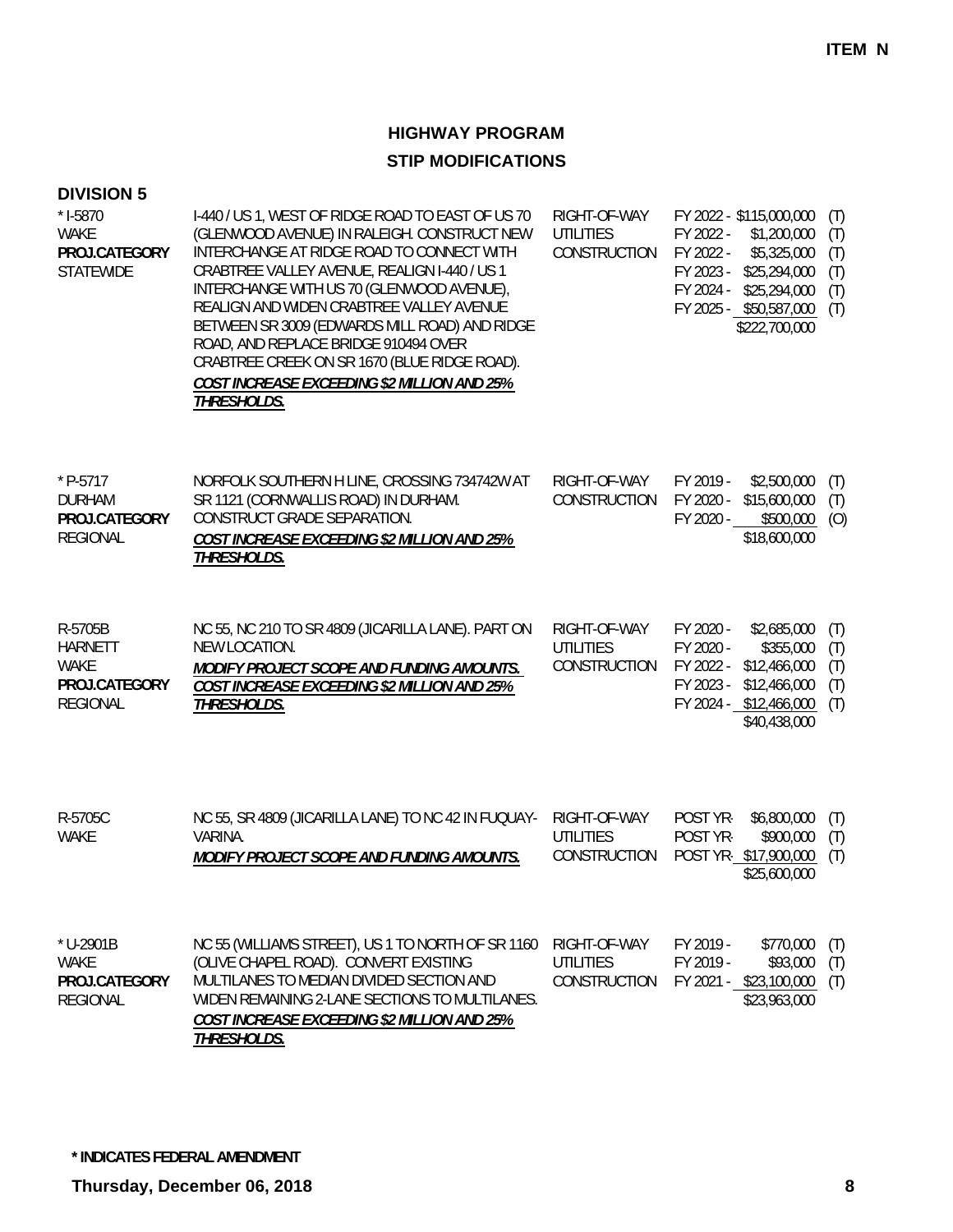| <b>DIVISION 5</b><br>U-4916<br>VANCE<br>PROJ.CATEGORY<br><b>TRANSITION</b> | SR 1165 (BECKFORD DRIVE), HARRISON STREET TO<br>NORTH PARK DRIVE IN HENDERSON. WIDEN TO<br>THREE LANES WITH CURB AND GUTTER, STORM<br>DRAINAGE, AND SIDEWALKS.<br>TO ALLOW CITY ADDITIONAL TIME TO COMPLETE<br>FINAL DESIGN, DELAY CONSTRUCTION FROM FY 18<br>TO FY 19. | CONSTRUCTION                                     | FY 2019 -<br>FY 2019 -                                                                                                                                  | \$679,000<br>\$170,000<br>\$849,000                                                                                                                          | (HP)<br>(L)                                                                      |
|----------------------------------------------------------------------------|-------------------------------------------------------------------------------------------------------------------------------------------------------------------------------------------------------------------------------------------------------------------------|--------------------------------------------------|---------------------------------------------------------------------------------------------------------------------------------------------------------|--------------------------------------------------------------------------------------------------------------------------------------------------------------|----------------------------------------------------------------------------------|
| U-5302<br><b>WAKE</b><br>PROJ.CATEGORY<br><b>REGIONAL</b>                  | US 401, SOUTH OF SR 1006 (OLD STAGE ROAD) TO<br>SOUTH OF SR 2538 (MECHANICAL BOULEVARD) /<br>GARNER STATION BOULEVARD IN GARNER. CONVERT<br>TO SUPERSTREET.<br>REVISE TERMINI AT REQUEST OF DIVISION TO<br>REFLECT CURRENT DOCUMENT SCOPE.                              | RIGHT-OF-WAY<br><b>BUILD NC CONST</b>            | FY 2019 -<br>FY 2020 -<br>FY 2021 -<br>FY 2022 -<br>FY 2023 -<br>FY 2024 -<br>FY 2025 -<br>FY 2026 -<br>FY 2027 -<br>FY 2028 -<br>FY 2029 -<br>POST YR- | \$850,000<br>\$515,000<br>\$515,000<br>\$515,000<br>\$515,000<br>\$515,000<br>\$515,000<br>\$515,000<br>\$515,000<br>\$515,000<br>\$515,000<br>\$2,575,000   | (T)<br>(T)<br>(T)<br>(T)<br>(T)<br>(T)<br>(T)<br>(T)<br>(T)<br>(T)<br>(T)<br>(T) |
|                                                                            |                                                                                                                                                                                                                                                                         | CONSTRUCTION                                     | FY 2020 -                                                                                                                                               | \$7,200,000<br>\$15,775,000                                                                                                                                  | (T)                                                                              |
| $*$ U-5745<br><b>DURHAM</b><br>PROJ.CATEGORY<br><b>REGIONAL</b>            | NC 751 (HOPE VALLEY ROAD), SR 1183 (UNIVERSITY<br>DRIVE) INTERSECTION IN DURHAM. CONSTRUCT<br>ROUNDABOUT.<br>PROJECT TO UTILIZE BUILD NC BONDS                                                                                                                          | BUILD NC CONST FY 2019 -                         | FY 2020 -<br>FY 2021 -<br>FY 2022 -<br>FY 2023 -<br>FY 2024 -<br>FY 2025 -<br>FY 2026 -<br>FY 2027 -<br>FY 2028 -<br>FY 2029 -<br>POST YR-              | \$86,000<br>\$86,000<br>\$86,000<br>\$86,000<br>\$86,000<br>\$86,000<br>\$86,000<br>\$86,000<br>\$86,000<br>\$86,000<br>\$86,000<br>\$344,000<br>\$1,290,000 | (T)<br>(T)<br>(T)<br>(T)<br>(T)<br>(T)<br>(T)<br>(T)<br>(T)<br>(T)<br>(T)<br>(T) |
| U-5747A<br><b>WAKE</b><br>PROJ.CATEGORY<br><b>DIVISION</b>                 | SR 1635 (MCCRIMMON PARKWAY), SR 1613 (DAVIS<br>DRIVE) TO NORTH OF SR 1637 (CHURCH STREET) IN<br>MORRISVILLE. WIDEN TO 4-LANE DIVIDED FACILITY.<br>TO ALLOW ADDITIONAL TIME FOR PLANNING AND<br>DESIGN DELAY RIGHT-OF-WAY FROM FY 19 TO FY 20.                           | RIGHT-OF-WAY<br><b>UTILITIES</b><br>CONSTRUCTION | FY 2020 -<br>FY 2020 -<br>FY 2021 -<br>FY 2022 -<br>FY 2023 -                                                                                           | \$2,000,000<br>\$500,000<br>\$3,500,000<br>\$3,500,000<br>\$3,500,000<br>\$13,000,000                                                                        | (T)<br>(T)<br>(T)<br>(T)<br>(T)                                                  |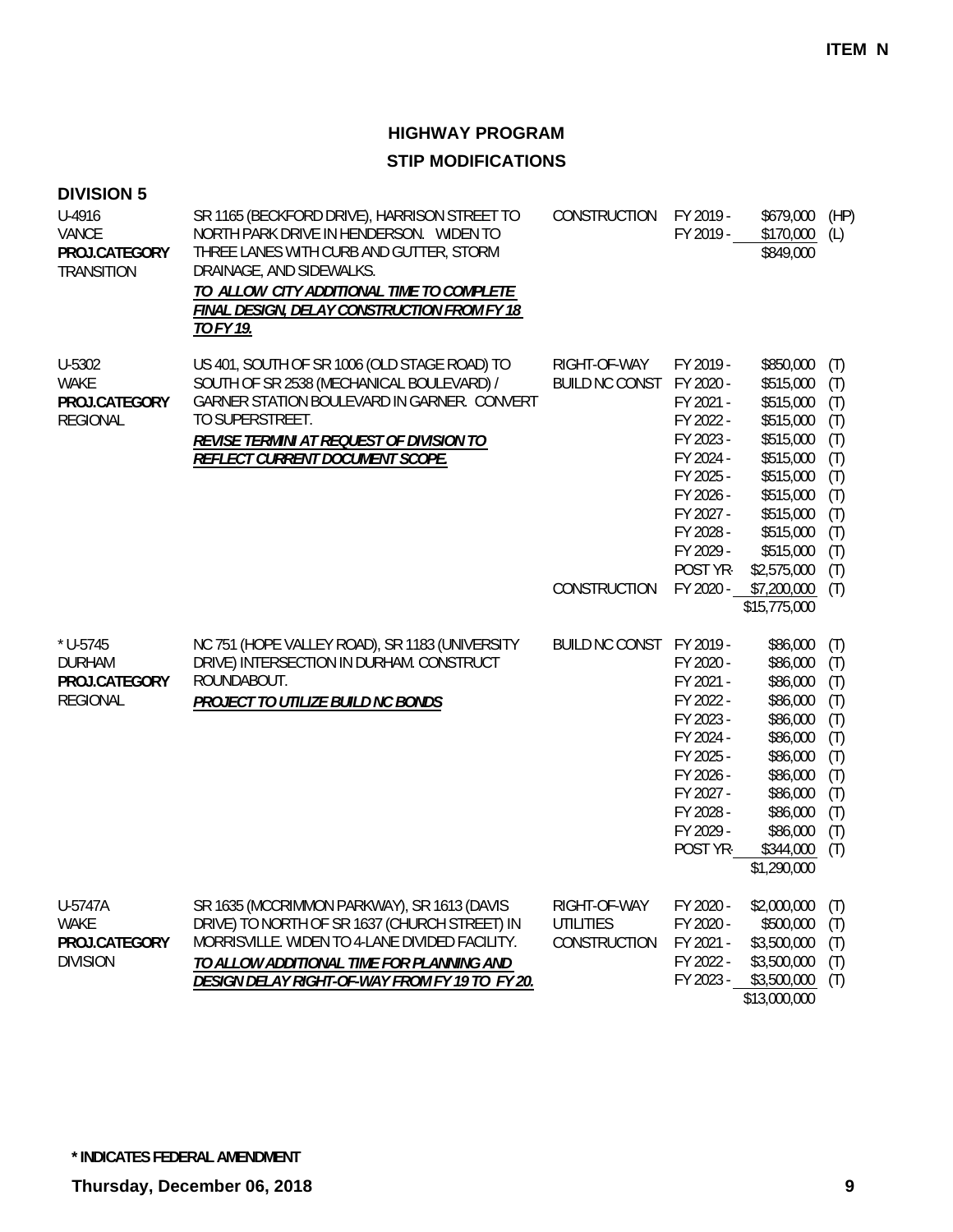| <b>DIVISION 5</b><br>U-5747B<br><b>WAKE</b><br>PROJ.CATEGORY<br><b>REGIONAL</b>  | NC 54, SR 1635 (MCCRIMMON PARKWAY) IN<br>MORRISVILLE, CONVERT AT-GRADE INTERSECTION<br>TO GRADE SEPARATION, INCLUDING GRADE<br>SEPARATION OF NORTH CAROLINA RAILROAD.<br>TO ALLOW ADDITIONAL TIME FOR PLANNING AND<br>DESIGN DELAY RIGHT-OF-WAY FROM FY 19 TO FY 20. | <b>BUILD NC ROW</b><br>RIGHT-OF-WAY<br><b>UTILITIES</b><br>CONSTRUCTION | FY 2020 -<br>FY 2021 -<br>FY 2022 -<br>FY 2023 -<br>FY 2024 -<br>FY 2025 -<br>FY 2026 -<br>FY 2027 -<br>FY 2028 -<br>FY 2029 -<br>POST YR-<br>FY 2020 -<br>FY 2020 -<br>FY 2021 -<br>FY 2022 - | \$515,000<br>\$515,000<br>\$515,000<br>\$515,000<br>\$515,000<br>\$515,000<br>\$515,000<br>\$515,000<br>\$515,000<br>\$515,000<br>\$2,575,000<br>\$1,800,000<br>\$500,000<br>\$4,134,000<br>\$4,134,000<br>FY 2023 - \$4,134,000<br>\$22,427,000 | (T)<br>(T)<br>(T)<br>(T)<br>(T)<br>(T)<br>(T)<br>(T)<br>(T)<br>(T)<br>(T)<br>(T)<br>(T)<br>(T)<br>(T)<br>(T) |
|----------------------------------------------------------------------------------|----------------------------------------------------------------------------------------------------------------------------------------------------------------------------------------------------------------------------------------------------------------------|-------------------------------------------------------------------------|------------------------------------------------------------------------------------------------------------------------------------------------------------------------------------------------|--------------------------------------------------------------------------------------------------------------------------------------------------------------------------------------------------------------------------------------------------|--------------------------------------------------------------------------------------------------------------|
| <b>DIVISION 6</b><br>* EB-5800<br>CUMBERLAND<br>PROJ.CATEGORY<br><b>DIVISION</b> | SR 2251 (OWEN DRIVE), US 301 TO SR 1007 (ALL<br>AMERICAN EXPRESSWAY). CONSTRUCT SIDEWALK<br>ON EAST SIDE.<br>TO ALLOW ADDITIONAL TIME FOR PLANNING AND<br><b>DESIGN, DELAY CONSTRUCTION FROM FY 18 TO FY 19.</b>                                                     | CONSTRUCTION                                                            | FY 2019 -<br>FY 2019 -                                                                                                                                                                         | \$441,000<br>\$110,000<br>\$551,000                                                                                                                                                                                                              | (TAP)<br>(L)                                                                                                 |
| * I-5850B<br><b>ROBESON</b><br>PROJ.CATEGORY<br><b>STATEWIDE</b>                 | I-95, PAVEMENT REHABILITATION<br>COST INCREASE EXCEEDING \$2 MILLION AND 25%<br>THRESHOLDS.                                                                                                                                                                          | CONSTRUCTION                                                            |                                                                                                                                                                                                | FY 2019 - \$14,000,000<br>\$14,000,000                                                                                                                                                                                                           | (NHPIM)                                                                                                      |
| I-5938B<br><b>ROBESON</b><br>PROJ.CATEGORY<br><b>STATEWIDE</b>                   | I-74, PAVEMENT REHABILITATION<br>COST INCREASE EXCEEDING \$2 MILLION AND 25%<br>THRESHOLDS.                                                                                                                                                                          | CONSTRUCTION                                                            | FY 2019 -                                                                                                                                                                                      | \$16,700,000<br>\$16,700,000                                                                                                                                                                                                                     | (NHPIM)                                                                                                      |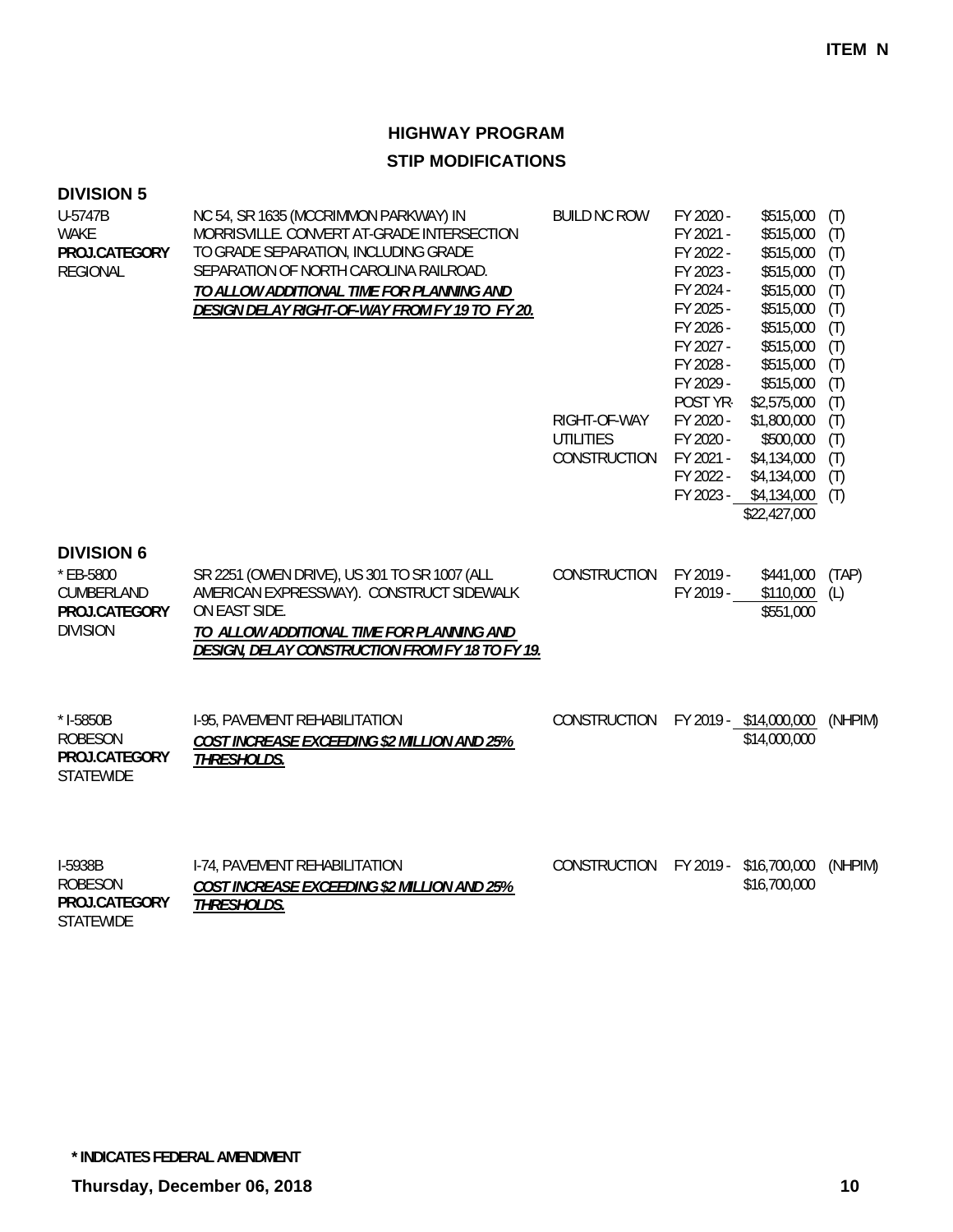| <b>DIVISION 6</b><br>R-5705A<br><b>HARNETT</b><br>PROJ.CATEGORY<br><b>DIVISION</b> | NC 55, JUST SOUTH OF SR 1532 (OAK GROVE CHURCH<br>ROAD) TO NC 210. PART ON NEW LOCATION.<br>MODIFY PROJECT SCOPE AND FUNDING AMOUNTS.<br>COST INCREASE EXCEEDING \$2 MILLION AND 25%<br>THRESHOLDS.                                                                                                                                                  | RIGHT-OF-WAY<br><b>UTILITIES</b><br>CONSTRUCTION   | FY 2020 -<br>\$3,253,000<br>FY 2020 -<br>\$1,159,000<br>FY 2022 -<br>\$11,900,000<br>FY 2023 -<br>\$11,900,000<br>FY 2024 - \$11,900,000<br>\$40,112,000                                       | (T)<br>(T)<br>(T)<br>(T)<br>(T)                                 |
|------------------------------------------------------------------------------------|------------------------------------------------------------------------------------------------------------------------------------------------------------------------------------------------------------------------------------------------------------------------------------------------------------------------------------------------------|----------------------------------------------------|------------------------------------------------------------------------------------------------------------------------------------------------------------------------------------------------|-----------------------------------------------------------------|
| R-5819<br><b>COLUMBUS</b><br>PROJ.CATEGORY<br><b>REGIONAL</b>                      | US 74/US 76, SR 1740 (OLD LAKE ROAD). CONVERT AT-<br><b>GRADE INTERSECTION TO OVERPASS.</b><br>COST INCREASE EXCEEDING \$2 MILLION AND 25%<br>THRESHOLDS.                                                                                                                                                                                            | <b>UTILITIES</b><br><b>CONSTRUCTION</b>            | FY 2020 -<br>\$35,000<br>FY 2022 -<br>\$5,350,000<br>FY 2023 - \$5,350,000<br>\$10,735,000                                                                                                     | (T)<br>(T)<br>(T)                                               |
| R-5820<br><b>COLUMBUS</b><br>PROJ.CATEGORY<br><b>REGIONAL</b>                      | US 74/US 76, SR 1735 (CHAUNCEY TOWN ROAD).<br>CONVERT AT-GRADE INTERSECTION TO<br>INTERCHANGE.<br>COST INCREASE EXCEEDING \$2 MILLION AND 25%<br><b>THRESHOLDS.</b>                                                                                                                                                                                  | <b>UTILITIES</b><br>CONSTRUCTION                   | FY 2020 -<br>\$47,000<br>FY 2022 -<br>\$6,533,000<br>\$6,533,000<br>FY 2023 -<br>FY 2024 - \$6,534,000<br>\$19,647,000                                                                         | (T)<br>(T)<br>(T)<br>(T)                                        |
| <b>DIVISION 7</b><br>$C - 5650$<br>ORANGE<br>PROJ.CATEGORY<br><b>DIVISION</b>      | SR 1919 (SMITH LEVEL ROAD / S. GREENSBORO ST),<br>PUBLIC WORKS DRIVE TO N. END OF OLD PITTSBORO<br>ROAD IN CARRBORO. CONSTRUCT 3,100 LF SIDEWALK<br>ON ONE SIDE.<br>TO REFLECT CURRENT TOWN DELIVERY SCHEDULE,<br>DELAY ENGINEERING FROM FY 18 TO FY 19, RIGHT-OF-<br><b>WAY FROM FY 18 TO FY 20 AND CONSTRUCTION</b><br><b>FROM FY 18 TO FY 21.</b> | <b>ENGINEERING</b><br>RIGHT-OF-WAY<br>CONSTRUCTION | FY 2019 -<br>\$84,000<br>\$21,000<br>FY 2019 -<br>FY 2020 -<br>\$100,000<br>FY 2020 -<br>\$25,000<br>FY 2021 -<br>\$440,000<br>FY 2021 -<br>\$530,000<br>FY 2021 -<br>\$748,000<br>\$1,948,000 | (STBGDA)<br>(L)<br>(STBGDA)<br>(L)<br>(CMAQ)<br>(STBGDA)<br>(L) |
| $C-5700$<br><b>GUILFORD</b><br>PROJ.CATEGORY<br><b>EXEMPT</b>                      | OAKDALE ROAD, EXISTING SIDEWALK EAST OF EAST<br>MAIN STREET TO CHIMNEY COURT IN JAMESTOWN.<br>EXTEND SIDEWALK.<br>TOWN NEEDS ADDITIONAL TIME FOR PLANNING AND<br>DESIGN. DELAY CONSTRUCTION FROM FY 18 TO FY<br><u>19.</u>                                                                                                                           | CONSTRUCTION                                       | FY 2019 -<br>FY 2019 -<br>\$34,000<br>\$170,000                                                                                                                                                | \$136,000 (CMAQ)<br>(L)                                         |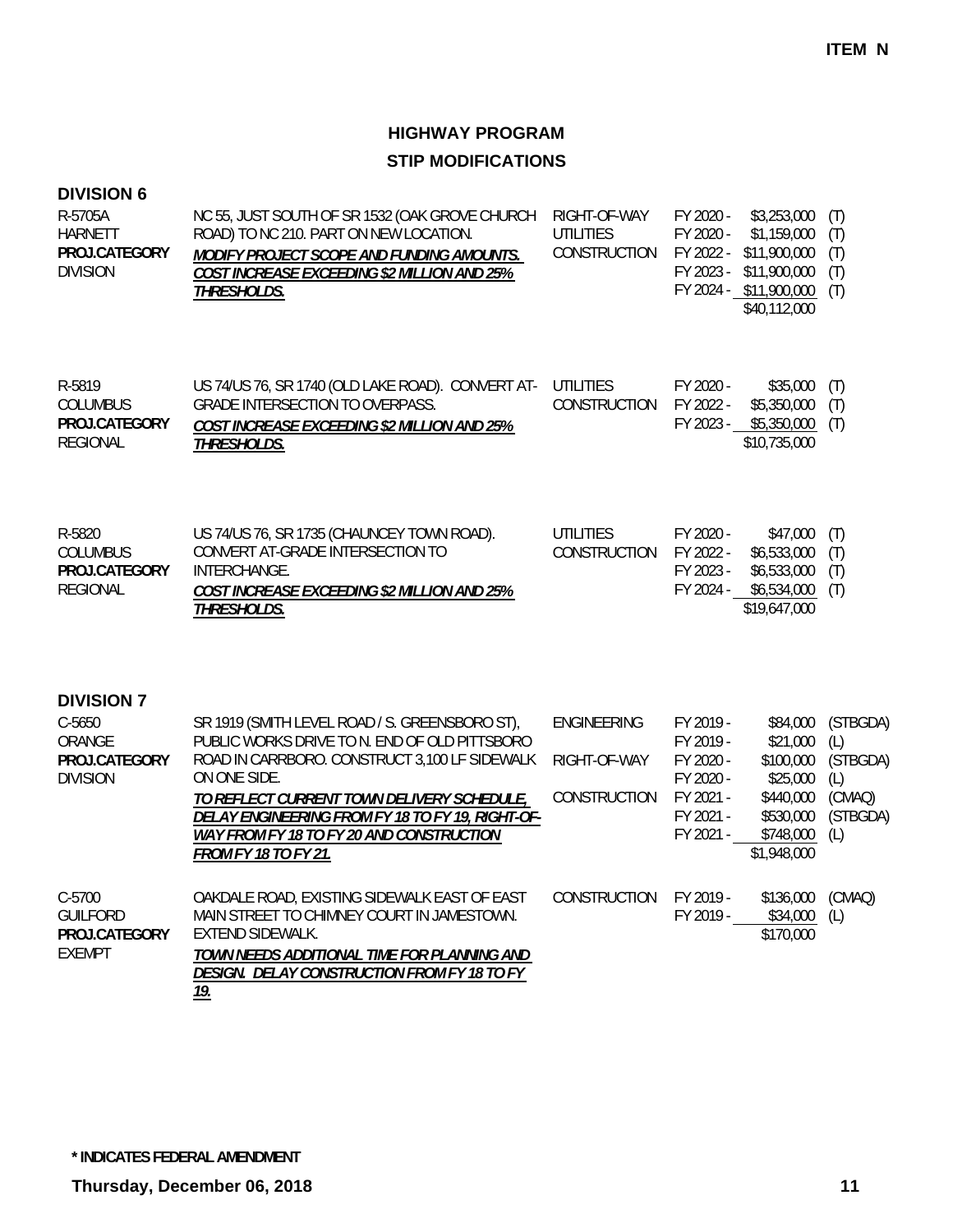| <b>DIVISION 7</b><br>EB-5721<br>ORANGE<br>PROJ.CATEGORY<br><b>DIVISION</b> | ORANGE COUNTY BICYCLE ROUTE 1, CLELAND DRIVE<br>TO WILLOW DRIVE IN CHAPEL HILL. UPGRADE<br>EXISTING OFF-ROAD PATH AND CONSTRUCT NEW<br>SECTION OF PATH.<br><u>TO REFLECT CURRENT TOWN DELIVERY SCHEDULE,</u><br>DELAY CONSTRUCTION FROM FY 18 TO FY 19 AT<br>REQUEST OF MPO.                                 | CONSTRUCTION                                       | FY 2019 -<br>FY 2019 -                                                     | \$375,000<br>\$94,000<br>\$469,000                                                     | (TAP)<br>(L)                                 |
|----------------------------------------------------------------------------|--------------------------------------------------------------------------------------------------------------------------------------------------------------------------------------------------------------------------------------------------------------------------------------------------------------|----------------------------------------------------|----------------------------------------------------------------------------|----------------------------------------------------------------------------------------|----------------------------------------------|
| EB-5879<br>ALAMANCE<br>PROJ.CATEGORY<br><b>DIVISION</b>                    | US 70 (NORTH CHURCH STREET), SR 1716 (GRAHAM-<br>HOPEDALE ROAD) TO SR 1719 (SELLARS MILL ROAD)<br>IN BURLINGTON. CONSTRUCT SIDEWALK.<br>TO REFLECT CURRENT CITY DELIVERY SCHEDULE,<br>DELAY ENGINEERING, RIGHT-OF-WAY AND<br><b>CONSTRUCTION FROM FY 18 TO FY 19.</b>                                        | ENGINEERING<br>RIGHT-OF-WAY<br>CONSTRUCTION        | FY 2019 -<br>FY 2019 -<br>FY 2019 -<br>FY 2019 -<br>FY 2019 -<br>FY 2019 - | \$13,000<br>\$3,000<br>\$22,000<br>\$6,000<br>\$53,000<br>\$13,000<br>\$110,000        | (TAP)<br>(L)<br>(TAP)<br>(L)<br>(TAP)<br>(L) |
| * EB-5880<br>ORANGE<br>PROJ.CATEGORY<br><b>DIVISION</b>                    | SR 1005 (JONES FERRY ROAD), DAVIE ROAD TO SR<br>1010 (WEST MAIN STREET) IN CARRBORO.<br>CONSTRUCT SIDEWALK ON NORTH SIDE.<br>TO REFLECT CURRENT TOWN DELIVERY SCHEDULE,<br>DELAY ENGINEERING FROM FY 18 TO FY 22, RIGHT OF<br><b>WAY FROM FY 20 TO FY 23 AND CONSTRUCTION</b><br><b>FROM FY 21 TO FY 24.</b> | <b>ENGINEERING</b><br>RIGHT-OF-WAY<br>CONSTRUCTION | FY 2022 -<br>FY 2022 -<br>FY 2023 -<br>FY 2023 -<br>FY 2024 -<br>FY 2024 - | \$71,000<br>\$18,000<br>\$25,000<br>\$6,000<br>\$353,000<br>\$88,000<br>\$561,000      | (TAP)<br>(L)<br>(TAP)<br>(L)<br>(TAP)<br>(L) |
| * EB-5886A<br>ORANGE<br>PROJ.CATEGORY<br><b>DIVISION</b>                   | SR 1780 (ESTES DRIVE), SR 1772 (NORTH<br>GREENSBORO STREET) TO SOUTH OF NORFOLK-<br>SOUTHERN RR TRACKS IN CARRBORO<br>TO REFLECT CURRENT TOWN DELIVERY SCHEDULE,<br>DELAY ENGINEERING FROM FY 18 TO FY 20, RIGHT OF<br>WAY FROM FY 20 TO FY 21 AND CONSTRUCTION<br><b>FROM FY 21 TO FY 22.</b>               | <b>ENGINEERING</b><br>RIGHT-OF-WAY<br>CONSTRUCTION | FY 2020 -<br>FY 2020 -<br>FY 2021 -<br>FY 2021 -<br>FY 2022 -<br>FY 2022 - | \$136,000<br>\$34,000<br>\$37,000<br>\$9,000<br>\$678,000<br>\$170,000<br>\$1,064,000  | (TAP)<br>(L)<br>(TAP)<br>(L)<br>(TAP)<br>(L) |
| * EB-5890<br>ORANGE<br>PROJ.CATEGORY<br><b>DIVISION</b>                    | BARNES STREET, KING STREET TO SR 1005 (JONES<br>FERRY ROAD) IN CARRBORO. CONSTRUCT SIDEWALK.<br>TO REFLECT CURRENT TOWN DELIVERY SCHEDULE,<br>DELAY ENGINEERING FROM FY 19 TO FY 22, RIGHT OF<br>WAY FROM FY 21 TO FY 23 AND CONSTRUCTION<br><b>FROM FY 22 TO FY 24.</b>                                     | <b>ENGINEERING</b><br>RIGHT-OF-WAY<br>CONSTRUCTION | FY 2022 -<br>FY 2022 -<br>FY 2023 -<br>FY 2023 -<br>FY 2024 -<br>FY 2024 - | \$37,000 (TAP)<br>\$9,000<br>\$13,000<br>\$3,000<br>\$184,000<br>\$46,000<br>\$292,000 | (L)<br>(TAP)<br>(L)<br>(TAP)<br>(L)          |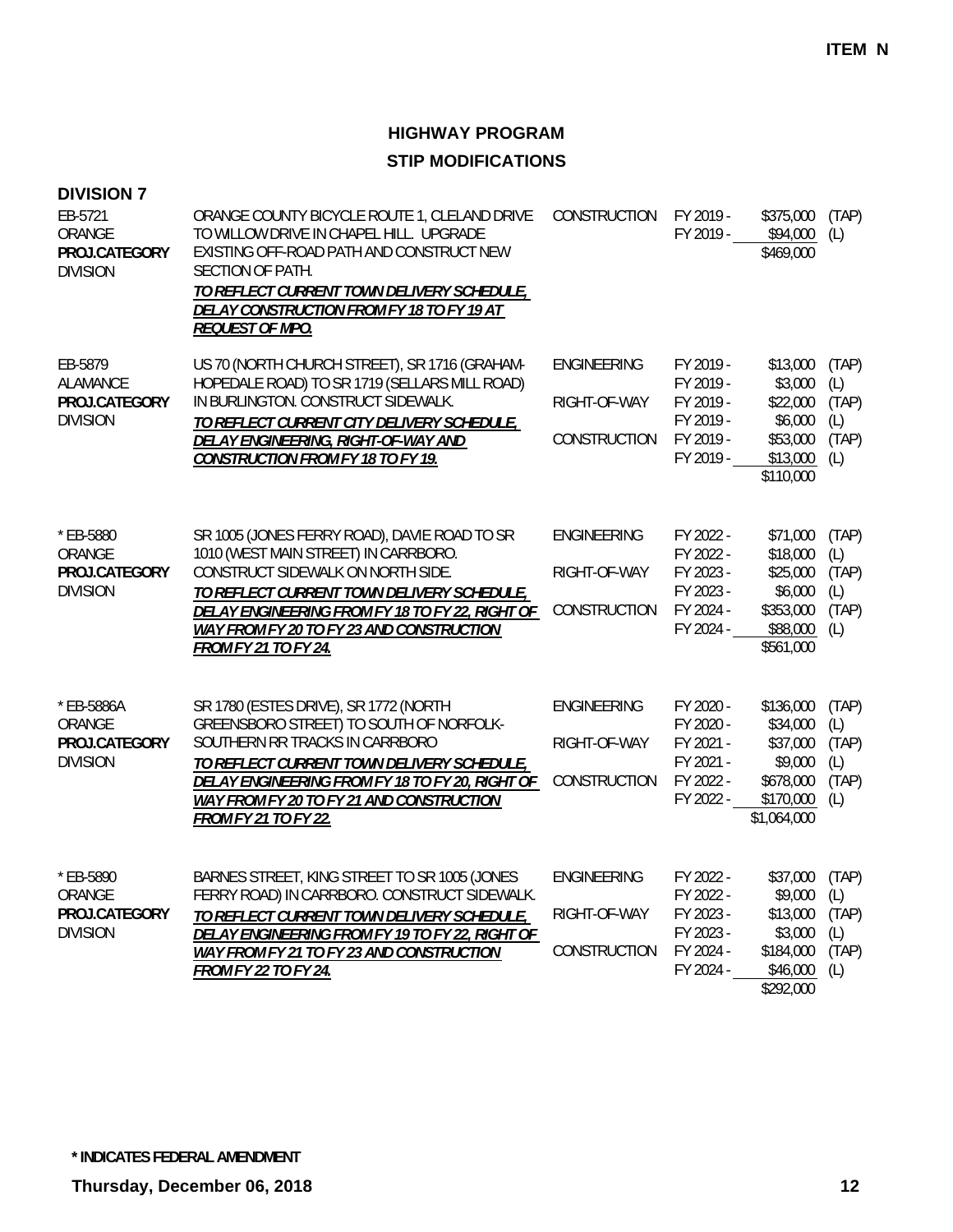| <b>DIVISION 7</b><br>I-5898<br><b>ROCKINGHAM</b><br>PROJ.CATEGORY<br><b>REGIONAL</b> | FUTURE 1-73 / US 220, US 311 / NC 135 INTERCHANGE.<br>WIDEN BRIDGE 780074 AND UPGRADE INTERCHANGE.<br>TO REFLECT CURRENT PROJECT DELIVERY<br>SCHEDULE, DELAY RIGHT-OF-WAY FROM FY 18 TO FY<br><u>19.</u>                                                                                                       | RIGHT-OF-WAY<br><b>UTILITIES</b><br>CONSTRUCTION             | FY 2019 -<br>FY 2019 -<br>FY 2020 -                                                                                                                     | \$300,000<br>\$30,000<br>$$1,875,000$ (T)<br>\$2,205,000                                                                                                                  | (T)<br>(T)                                                                              |
|--------------------------------------------------------------------------------------|----------------------------------------------------------------------------------------------------------------------------------------------------------------------------------------------------------------------------------------------------------------------------------------------------------------|--------------------------------------------------------------|---------------------------------------------------------------------------------------------------------------------------------------------------------|---------------------------------------------------------------------------------------------------------------------------------------------------------------------------|-----------------------------------------------------------------------------------------|
| * U-2581BA<br><b>GUILFORD</b><br>PROJ.CATEGORY<br><b>DIVISION</b>                    | US 70, SR3045 (MOUNT HOPE CHURCH ROAD) TO SR<br>3175 (BIRCH CREEK ROAD)<br>COST INCREASE EXCEEDING \$2 MILLION AND 25%<br><b>THRESHOLDS.</b>                                                                                                                                                                   | RIGHT-OF-WAY<br><b>UTILITIES</b><br>BUILD NC CONST FY 2020 - | FY 2019 -<br>FY 2019 -<br>FY 2021 -<br>FY 2022 -<br>FY 2023 -<br>FY 2024 -<br>FY 2025 -<br>FY 2026 -<br>FY 2027 -<br>FY 2028 -<br>FY 2029 -<br>POST YR- | \$1,597,000<br>\$473,000<br>\$429,000<br>\$429,000<br>\$429,000<br>\$429,000<br>\$429,000<br>\$429,000<br>\$429,000<br>\$429,000<br>\$429,000<br>\$429,000<br>\$2,145,000 | (T)<br>(T)<br>(T)<br>(T)<br>(T)<br>(T)<br>(T)<br>(T)<br>(T)<br>(T)<br>(T)<br>(T)<br>(T) |
|                                                                                      |                                                                                                                                                                                                                                                                                                                | CONSTRUCTION                                                 | FY 2020 -                                                                                                                                               | \$5,900,000<br>\$14,405,000                                                                                                                                               | (T)                                                                                     |
| U-5543<br><b>DURHAM</b><br>ORANGE<br>PROJ.CATEGORY<br><b>EXEMPT</b>                  | VARIOUS, VARIABLE MESSAGE SIGNS FOR TRAFFIC<br>MANAGEMENT ON MAJOR CORRIDORS IN CHAPEL<br>HILL.<br>TOWN NEEDS ADDITIONAL TIME FOR PLANNING AND<br>DESIGN. DELAY CONSTRUCTION FROM FY 18 TO FY<br><u>19.</u>                                                                                                    | CONSTRUCTION                                                 | FY 2019 -<br>FY 2019 -                                                                                                                                  | \$786,000<br>\$197,000<br>\$983,000                                                                                                                                       | (STBGDA)<br>(L)                                                                         |
| U-5841<br><b>GUILFORD</b><br>PROJ.CATEGORY<br><b>DIVISION</b>                        | FRIENDLY AVENUE, WEST OF GREEN VALLEY ROAD<br>TO LINDELL ROAD IN GREENSBORO. WIDENING AND<br>INTERSECTION IMPROVEMENTS.<br>TO CONFORM TO CURRENTLY PROGRAMMED<br><b>FUNDING SOURCE, DELAY RIGHT-OF-WAY FROM FY</b><br>19 TO FY 20 AND CONSTRUCTION FROM FY 20 TO FY<br>21 (NOTE: NO CHANGE TO PROJECT DELIVERY | RIGHT-OF-WAY<br><b>UTILITIES</b><br>CONSTRUCTION             | FY 2020 -<br>FY 2020 -<br>FY 2021 -                                                                                                                     | \$250,000<br>\$100,000<br>\$1,250,000<br>\$1,600,000                                                                                                                      | (T)<br>(T)<br>(T)                                                                       |

*SCHEDULE).*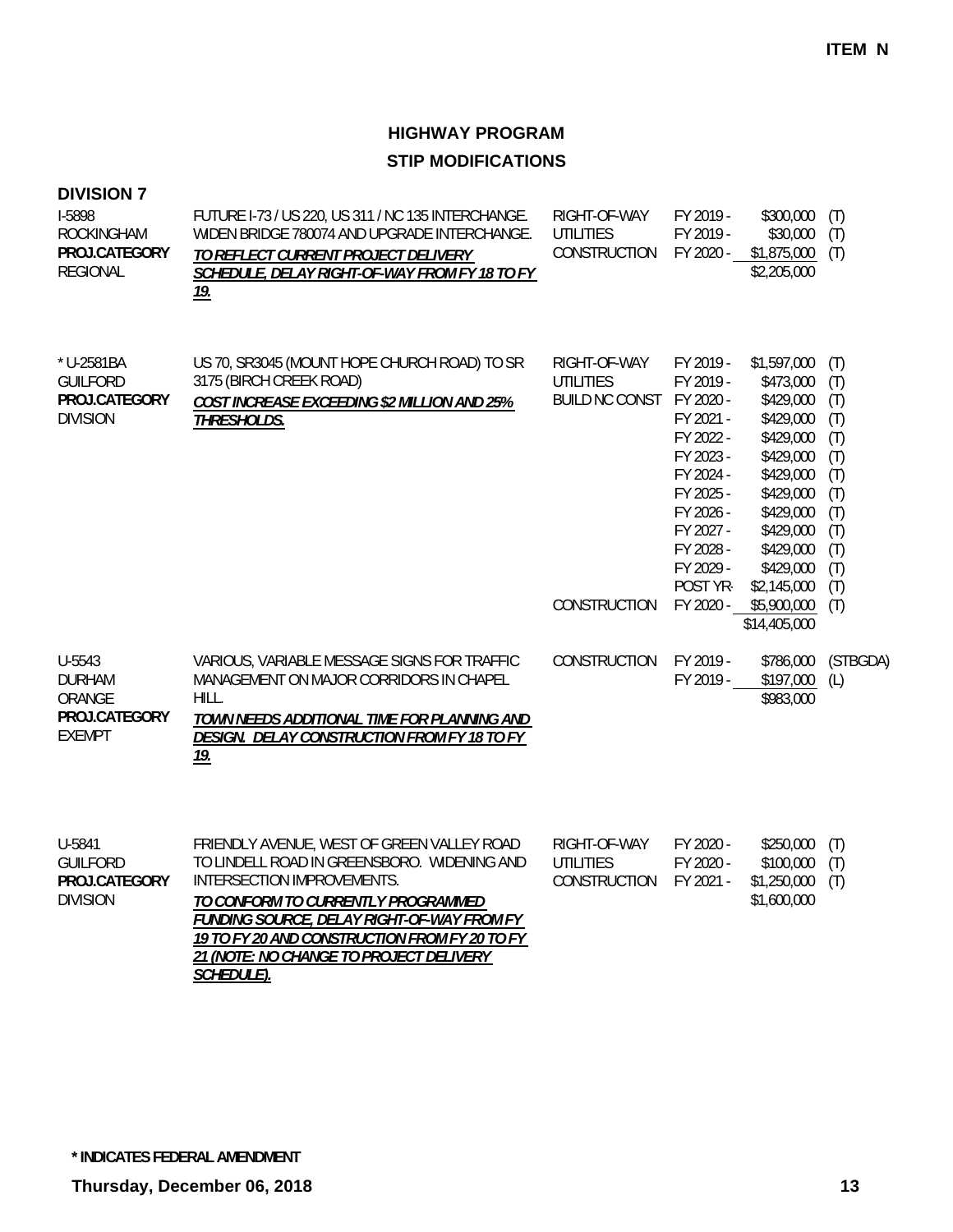| <b>DIVISION 8</b><br>* EB-5872A<br>SCOTLAND<br>PROJ.CATEGORY<br><b>DIVISION</b> | SR 1108 (WEST BOULEVARD), SR 1105 (TURNPIKE<br>ROAD) TO GLASGOW DRIVE AND EAST OF US 15 / US<br>401 / US 501 TO SUNSET DRIVE IN LAURINBURG.<br>ADD RIGHT OF WAY IN FY 20 AT THE REQUEST OF<br><u>RPO.</u>                                                                                                                                                                                                                                   | RIGHT-OF-WAY<br>CONSTRUCTION                     | FY 2020 -<br>FY 2020 -<br>FY 2020 -<br>FY 2020 -                                                                                                        | \$133,000<br>\$33,000<br>\$348,000<br>\$88,000<br>\$602,000                                                                                                | (TAP)<br>(L)<br>(TAP)<br>(L)                                              |
|---------------------------------------------------------------------------------|---------------------------------------------------------------------------------------------------------------------------------------------------------------------------------------------------------------------------------------------------------------------------------------------------------------------------------------------------------------------------------------------------------------------------------------------|--------------------------------------------------|---------------------------------------------------------------------------------------------------------------------------------------------------------|------------------------------------------------------------------------------------------------------------------------------------------------------------|---------------------------------------------------------------------------|
| $*$ R-2527<br><b>MONTGOMERY</b><br>PROJ.CATEGORY<br><b>REGIONAL</b>             | NC 24 / NC 27, NC 73 TO TROY BYPASS. WIDEN TO<br>MULTILANES.<br>PROJECT TO UTILIZE BUILD NC BONDS                                                                                                                                                                                                                                                                                                                                           | <b>BUILD NC ROW</b>                              | FY 2019 -<br>FY 2020 -<br>FY 2021 -<br>FY 2022 -<br>FY 2023 -<br>FY 2024 -<br>FY 2025 -<br>FY 2026 -<br>FY 2027 -<br>FY 2028 -<br>FY 2029 -<br>POST YR- | \$686,000<br>\$686,000<br>\$686,000<br>\$686,000<br>\$686,000<br>\$686,000<br>\$686,000<br>\$686,000<br>\$686,000<br>\$686,000<br>\$686,000<br>\$2,744,000 | (T)<br>(T)<br>(T)<br>(T)<br>(T)<br>(T)<br>(T)<br>(T)<br>(T)<br>(T)<br>(T) |
|                                                                                 |                                                                                                                                                                                                                                                                                                                                                                                                                                             | RIGHT-OF-WAY<br><b>UTILITIES</b><br>CONSTRUCTION | FY 2019 -<br>FY 2019 -<br>FY 2021 -<br>FY 2022 -<br>FY 2023 -                                                                                           | \$426,000<br>\$1,011,000<br>\$11,550,000<br>\$11,550,000<br>\$11,550,000<br>FY 2024 - \$11,550,000<br>\$57,927,000                                         | (T)<br>(T)<br>(T)<br>(T)<br>(T)<br>(T)<br>(T)                             |
| $*$ U-5727<br><b>LEE</b><br>PROJ.CATEGORY<br><b>REGIONAL</b>                    | US 1 / US 15 / US 501, SOUTH OF SR 1198 (BRYAN<br>DRIVE) TO SR 1237 (CARTHAGE STREET) IN SANFORD.<br>UPGRADE TO SUPERSTREET AND RELOCATE NC 78<br>(TRAMWAY ROAD).<br>REVISE TERMINI AND SCOPE AT REQUEST OF<br><b>DIVISION TO CONFORM TO CURRENT PROJECT</b><br>CONFIGURATION.                                                                                                                                                              | RIGHT-OF-WAY<br>CONSTRUCTION                     | FY 2019 -<br>FY 2020 -<br>FY 2021 -<br>FY 2022 -                                                                                                        | \$3,600,000<br>\$8,816,000<br>\$8,816,000<br>\$8,816,000<br>\$30,048,000                                                                                   | (NHP)<br>(NHP)<br>(NHP)<br>(NHP)                                          |
| U-5975<br>LEE<br>PROJ.CATEGORY<br><b>REGIONAL</b>                               | US 1 / US 15 / US 501, US 15 / US 501 (WHITE HILL<br>ROAD) / SR 1179 (ROCKY FORK CHURCH ROAD0 TO<br>SOUTH OF SR 1198 (BRYAN DRIVE). UPGRADE TO<br>SUPERSTREET.<br>REVISE N.TERMINUS AT DIV. REQUEST. TO ALLOW<br>ADDITIONAL TIME TO COORDINATE DESIGN, DELAY<br>RIGHT OF WAY FROM FY 19 TO FY 20. TO CONFORM<br>TO CURRENTLY PROGRAMMED FUNDING SOURCE,<br>DELAY CONSTRUCTION FROM FY 20 TO FY 21 (NOTE:<br>NO CHANGE IN LETTING SCHEDULE). | RIGHT-OF-WAY<br><b>UTILITIES</b><br>CONSTRUCTION | FY 2020 -<br>FY 2020 -                                                                                                                                  | \$22,957,000<br>\$2,755,000<br>FY 2021 - \$12,746,000<br>\$38,458,000                                                                                      | (T)<br>(T)<br>(T)                                                         |

**\* INDICATES FEDERAL AMENDMENT**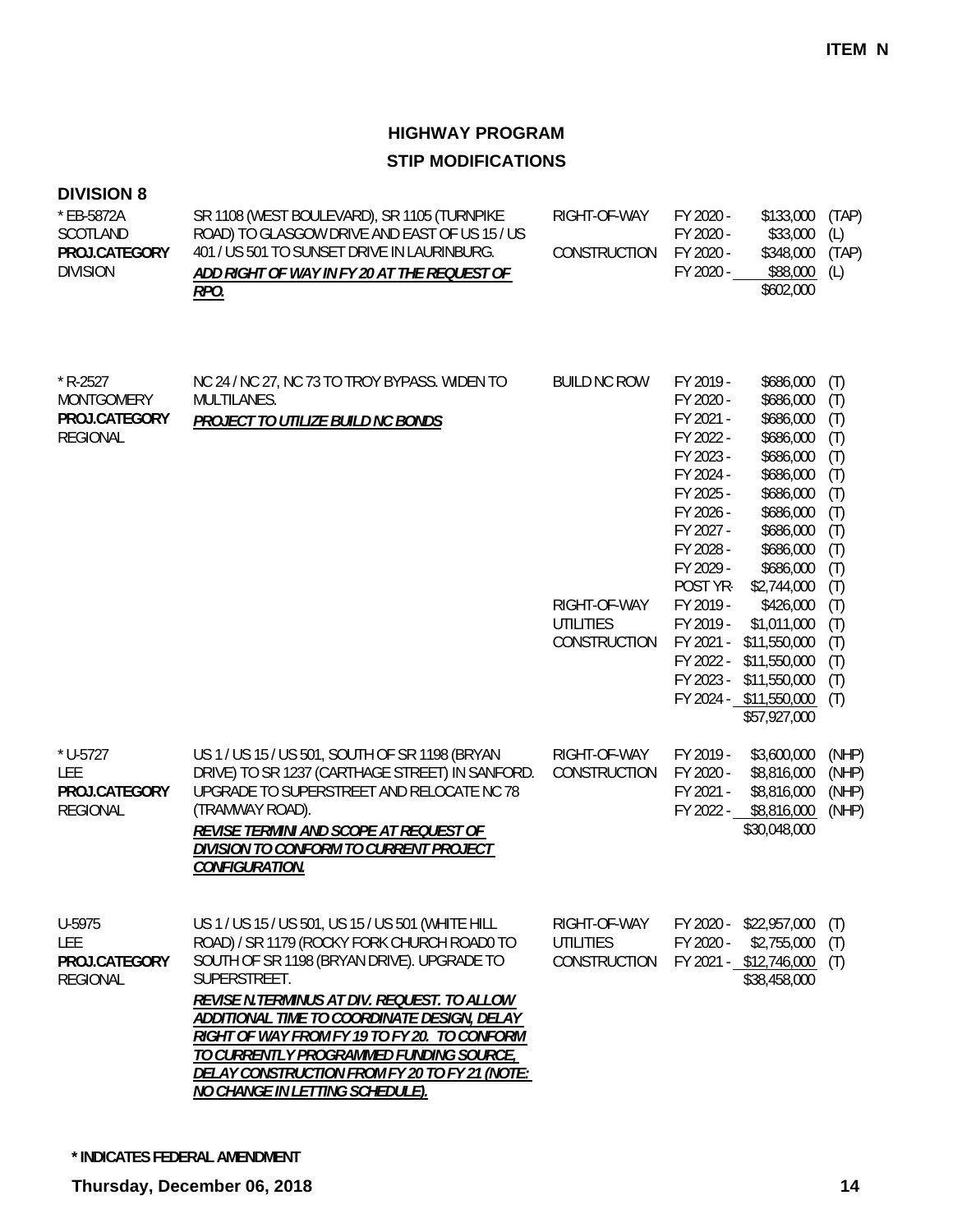| <b>DIVISION 9</b>                                                |                                                                                                                                                                                                                                                                                                                               |                                                  |                                                  |                                                             |                                  |
|------------------------------------------------------------------|-------------------------------------------------------------------------------------------------------------------------------------------------------------------------------------------------------------------------------------------------------------------------------------------------------------------------------|--------------------------------------------------|--------------------------------------------------|-------------------------------------------------------------|----------------------------------|
| B-4626<br><b>ROWAN</b><br>PROJ.CATEGORY<br><b>STATEWIDE</b>      | NC 8 / NC 49, REPLACE BRIDGE 790003 AND APPLY<br>DECK PRESERVATION TREATEMENT TO BRIDGE<br>790008 OVER YADKIN RIVER AND WINSTON-SALEM<br>SOUTHBOUND RAILROAD.<br>TO ALLOW ADDITIONAL TIME TO COMPLETE THE<br>RIGH-OF-WAY PLANS, DELAY RIGHT-OF-WAY FROM<br>FY 18 TO FY 19, AT REQUEST OF STRUCTURE<br><b>MANAGEMENT UNIT.</b> | RIGHT-OF-WAY<br><b>UTILITIES</b><br>CONSTRUCTION | FY 2019 -<br>FY 2019 -<br>FY 2020 -              | \$300,000<br>\$300,000<br>\$6,165,000<br>\$6,765,000        | (STBG)<br>(STBG)<br>(STBG)       |
| EB-4020C<br><b>FORSYTH</b><br>PROJ.CATEGORY<br><b>TRANSITION</b> | BRUSHY FORK GREENWAY, LOWERY STREET TO<br><b>REYNOLDS PARK ROAD</b><br><b>TO REFLECT CURRENT CITY DELIVERY SCHEDULE,</b><br>DELAY CONSTRUCTION FROM FY 19 TO FY 20 AT<br>REQUEST OF MPO.                                                                                                                                      | CONSTRUCTION                                     | FY 2020 -<br>FY 2020 -<br>FY 2020 -              | \$300,000<br>\$700,000<br>\$175,000<br>\$1,175,000          | (STBG)<br>(STBGDA)<br>(L)        |
| EB-5619<br><b>ROWAN</b><br>PROJ.CATEGORY<br><b>DIVISION</b>      | GRANTS CREEK GREENWAY, KELSEY SCOTT PARK TO<br>CATAWBA COLLEGE. CONSTRUCT MULTIUSE PATH.<br>PROJECT SPLIT INTO SEGMENTS AT REQUEST OF<br>MPO AND CITY TO FACILITATE DELIVERY - SEE<br><b>FOLLOWING ENTRIES FOR FUNDING AND SCHEDULES.</b>                                                                                     |                                                  |                                                  |                                                             |                                  |
| EB-5619A<br><b>ROWAN</b><br>PROJ.CATEGORY<br><b>DIVISION</b>     | <b>GRANTS CREEK GREENWAY, VICINITY OF</b><br>FORESTDALE DRIVE TO CATAWBA COLLEGE IN<br>SALISBURY. CONSTRUCT LOW-WATER BRIDGE<br><b>GREENWAY CONNECTION.</b><br>PROJECT BREAK CREATED AT REQUEST OF MPO<br>AND CITY. ACCELERATE CONSTRUCTION FY 20 TO FY<br>19 TO FACILITATE DELIVERY.                                         | <b>CONSTRUCTION</b>                              | FY 2019 -                                        | \$134,800<br>FY 2019 - \$33,700<br>\$168,500                | (TAPDA)<br>(L)                   |
| EB-5619B<br><b>ROWAN</b><br>PROJ.CATEGORY<br><b>DIVISION</b>     | GRANTS CREEK GREENWAY, KELSEY SCOTT PARK TO<br>VICINITY OF FORESTDALE DRIVE IN SALISBURY.<br>CONSTRUCT MULTIUSE PATH.<br>PROJECT BREAK CREATED AT REQUEST OF MPO<br>AND CITY TO FACILITATE DELIVERY.                                                                                                                          | RIGHT-OF-WAY<br><b>CONSTRUCTION</b>              | FY 2019 -<br>FY 2019 -<br>FY 2020 -<br>FY 2020 - | \$40,000<br>\$10,000<br>\$660,000<br>\$165,000<br>\$875,000 | (TAPDA)<br>(L)<br>(TAPDA)<br>(L) |

**\* INDICATES FEDERAL AMENDMENT**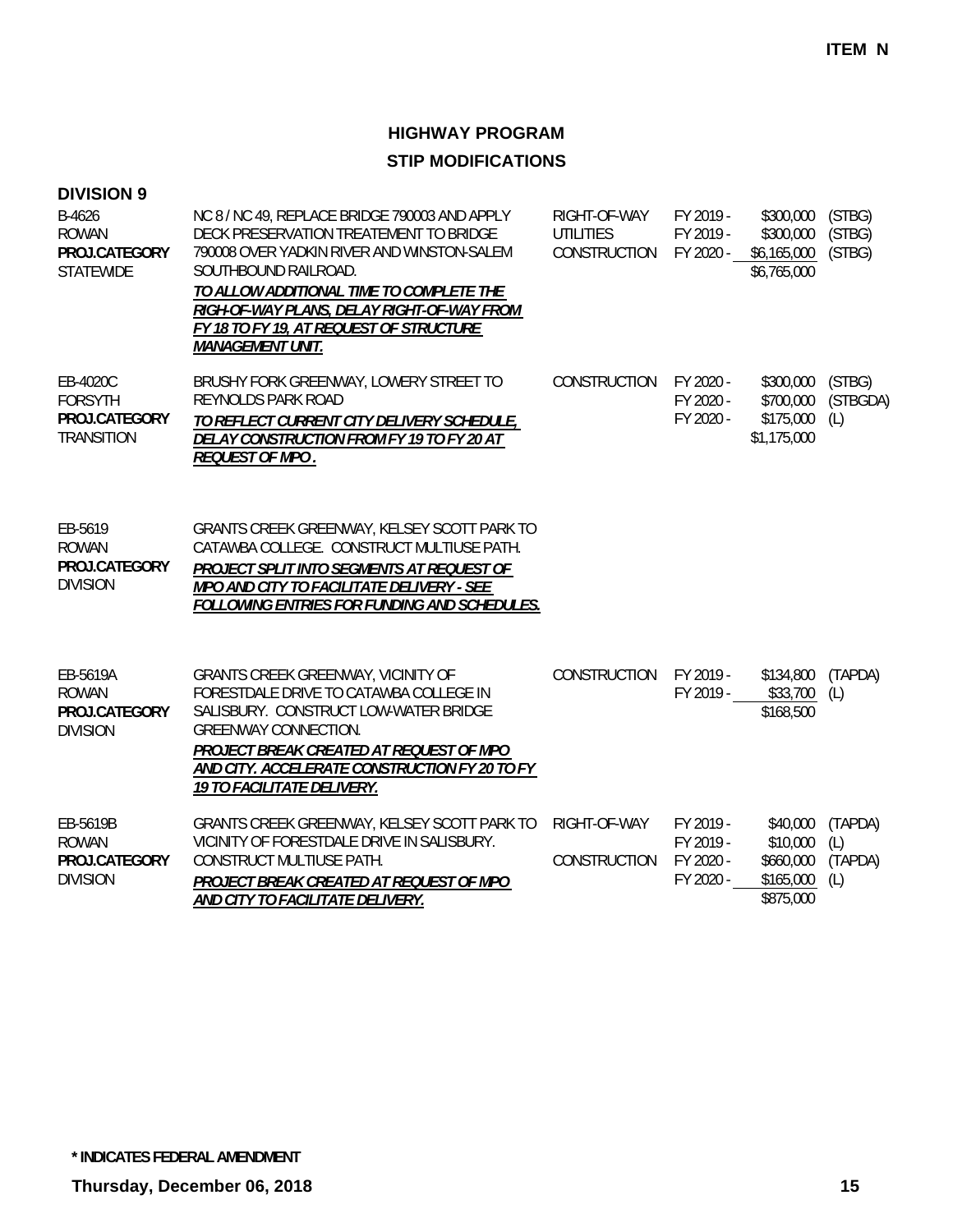| <b>DIVISION 9</b>                                                 |                                                                                                                                                                                                                                                                                  |                             |                                                  |                                                   |                                  |
|-------------------------------------------------------------------|----------------------------------------------------------------------------------------------------------------------------------------------------------------------------------------------------------------------------------------------------------------------------------|-----------------------------|--------------------------------------------------|---------------------------------------------------|----------------------------------|
| EB-5722<br><b>FORSYTH</b><br>PROJ.CATEGORY<br><b>DIVISION</b>     | NC 67 (SILAS CREEK PARKWAY), BOLTON STREET TO<br>LOCKLAND AVENUE IN WINSTON-SALEM. CONSTRUCT<br>SIDEWALK ON NORTH SIDE TO CONNECT EXISTING<br>SECTIONS.                                                                                                                          | ENGINEERING<br>RIGHT-OF-WAY | FY 2019 -<br>FY 2019 -<br>FY 2019 -<br>FY 2019 - | \$296,000<br>\$36,000<br>\$83,000<br>\$728,000    | (STBG)<br>(TAP)<br>(L)<br>(STBG) |
|                                                                   | ADD RIGHT OF WAY IN FY 19 NOT PREVIOUSLY<br>PROGRAMMED, AT REQUEST OF MPO. TO REFLECT<br>CURRENT TOWN DELIVERY SCHEDULE, DELAY<br><b>ENGINEERING FROM FY18 TO FY 19.</b>                                                                                                         | <b>CONSTRUCTION</b>         | FY 2019 -<br>FY 2020 -<br>FY 2020 -              | \$182,000<br>\$360,000<br>\$90,000<br>\$1,775,000 | (L)<br>(TAP)<br>(L)              |
| * EB-5810<br><b>FORSYTH</b>                                       | VARIOUS, BARBARA JANE AVENUE, BYERLY ROAD,<br>AND BARRY STREET IN WINSTON-SALEM. CONSTRUCT                                                                                                                                                                                       | <b>ENGINEERING</b>          | FY 2019 -<br>FY 2019 -                           | \$48,000<br>\$12,000                              | (STBG)<br>(L)                    |
| PROJ.CATEGORY<br><b>DIVISION</b>                                  | SIDEWALKS.<br>ADD ENGINEERING IN FY 19 NOT PREVIOUSLY<br>PROGRAMMED AND DELAY CONSTRUCTION FROM FY<br>18 TO FY 20, BOTH AT REQUEST OF MPO TO REFLECT<br><b>CURRENT TOWN DELIVERY SCHEDULE.</b>                                                                                   | CONSTRUCTION                | FY 2020 -<br>FY 2020 -                           | \$176,000<br>\$44,000<br>\$280,000                | (TAP)<br>(L)                     |
| $*$ 1-5952<br><b>FORSYTH</b><br>PROJ.CATEGORY<br><b>STATEWIDE</b> | I-40, SR 1101 (HARPER ROAD) IN CLEMMONS TO EAST<br>OF US 421 / BUSINESS 40 IN WINSTON-SALEM.<br>PAVEMENT REHABILITATION.<br>PROJECT BREAK CREATED AT REQUEST OF DIVISION<br>OFFICE. SEE I-5952A ENTRY FOR DETAILS. COST<br>INCREASE EXCEEDING \$2 MILLION AND 25%<br>THRESHOLDS. |                             |                                                  |                                                   |                                  |
| I-5952A<br><b>FORSYTH</b><br>PROJ.CATEGORY<br><b>STATEWIDE</b>    | i-40, BRIDGE REHABILITATION.<br>NEW PROJECT BREAK CREATED WITH<br>CONSTRUCTION IN FY 20 AT REQUEST OF DIVISION<br>OFFICE FOR SEPARATE LETTING OF BRIDGE<br>COMPONENT                                                                                                             | CONSTRUCTION                |                                                  | FY 2020 - \$2,516,000<br>\$2,516,000              | (NHPIM)                          |

**\* INDICATES FEDERAL AMENDMENT**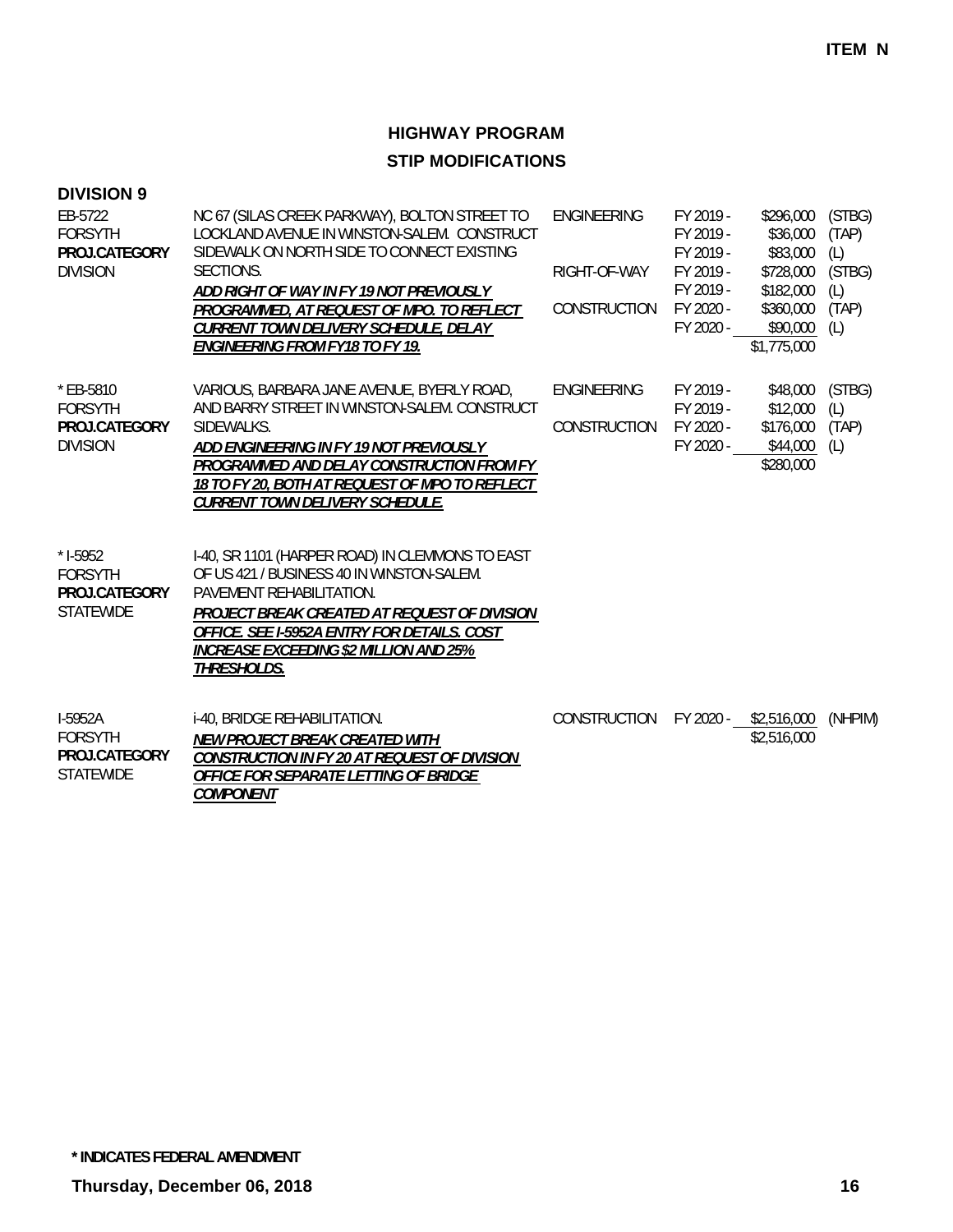### **DIVISION 9**

| $*$ R-2577A<br><b>FORSYTH</b><br>PROJ.CATEGORY<br><b>REGIONAL</b>              | US 158, MULTI-LANES NORTH OF US 421 / I-40<br>BUSINESS TO SR 1965 (BELEWS CREEK ROAD)<br><b>COST INCREASE EXCEEDING \$2 MILLION AND 25%</b><br>THRESHOLDS.                                                              | RIGHT-OF-WAY<br><b>UTILITIES</b><br><b>BUILD NC CONST</b><br>CONSTRUCTION | FY 2020 -<br>FY 2020 -<br>FY 2022 -<br>FY 2023 -<br>FY 2024 -<br>FY 2025 -<br>FY 2026 -<br>FY 2027 -<br>FY 2028 -<br>FY 2029 -<br>FY 2022 - | \$7,800,000<br>\$469,000<br>\$2,574,000<br>\$2,574,000<br>\$2,574,000<br>\$2,574,000<br>\$2,574,000<br>\$2,574,000<br>\$2,574,000<br>\$2,574,000<br>POST YR-\$18,018,000<br>\$7,700,000<br>FY 2023 - \$7,700,000<br>\$62,279,000 | (T)<br>(T)<br>(T)<br>(T)<br>(T)<br>(T)<br>(T)<br>(T)<br>(T)<br>(T)<br>(T)<br>(T)<br>(T) |
|--------------------------------------------------------------------------------|-------------------------------------------------------------------------------------------------------------------------------------------------------------------------------------------------------------------------|---------------------------------------------------------------------------|---------------------------------------------------------------------------------------------------------------------------------------------|----------------------------------------------------------------------------------------------------------------------------------------------------------------------------------------------------------------------------------|-----------------------------------------------------------------------------------------|
| <b>DIVISION 10</b><br>C-5225B<br>MECKLENBURG<br>PROJ.CATEGORY<br><b>EXEMPT</b> | CHARLOTTE, TOBY CREEK GREENWAY, ROCKLAND<br>DRIVE TO BLUE ROCK DRIVE.<br>TO ALLOW ADDITIONAL TIME FOR DESIGN DELAY<br><b>CONSTRUCTION FROM FY 18 TO FY 19</b>                                                           | CONSTRUCTION                                                              | FY 2019 -<br>FY 2019 -                                                                                                                      | \$1,240,000<br>\$360,000<br>\$1,600,000                                                                                                                                                                                          | (CMAQ)<br>(L)                                                                           |
| C-5538<br>MECKLENBURG<br>PROJ.CATEGORY<br><b>DIVISION</b>                      | CHARLOTTE, INTERSECTION OF TUCKASEEGEE-<br>BERRYHILL-THRIFT ROADS IN CHARLOTTE.<br>CONSTRUCT A TRAFFIC CIRCLE.<br>TO ALLOW ADDITIONAL TIME FOR PLANNING AND<br><b>DESIGN DELAY CONSTRUCTION FROM FY 18 TO FY 19</b>     | CONSTRUCTION                                                              | FY 2019 -<br>FY 2019 -<br>FY 2019 -                                                                                                         | \$1,797,000<br>\$1,053,000<br>\$826,000<br>\$3,676,000                                                                                                                                                                           | (CMAQ)<br>(STBGDA)<br>(L)                                                               |
| $C-5557$<br><b>CABARRUS</b><br>PROJ.CATEGORY<br><b>EXEMPT</b>                  | CONCORD, CITY OF CONCORD'S NE SUBSET<br>SIDEWALKS. INSTALL SIDEWALKS AT VARIOUS<br>LOCATIONS.<br>TO ALLOW ADDITIONAL TIME FOR PLANNING AND<br><b>DESIGN DELAY CONSTRUCTION FROM FY 18 TO FY 19</b>                      | CONSTRUCTION                                                              | FY 2019 -<br>FY 2019 -                                                                                                                      | \$420,000<br>\$105,000<br>\$525,000                                                                                                                                                                                              | (CMAQ)<br>(L)                                                                           |
| EB-5775<br>MECKLENBURG<br>PROJ.CATEGORY<br><b>DIVISION</b>                     | CORNELIUS, SOUTH PRONG ROCKY RIVER<br>GREENWAY (SOUTH STREET - MAIN STREET).<br>CONSTRUCT GREENWAY.<br>TO ALLOW ADDITIONAL TIME FOR PLANNING AND<br>DESIGN DELAY CONSTRUCTION FROM FY 18 TO FY 19<br>AND UPDATE FUNDING | <b>CONSTRUCTION</b>                                                       | FY 2019 -<br>FY 2019 -<br>FY 2019 -                                                                                                         | \$840,000<br>\$628,000<br>\$367,000<br>\$1,835,000                                                                                                                                                                               | (STBGDA)<br>(TAPDA)<br>(L)                                                              |

**\* INDICATES FEDERAL AMENDMENT**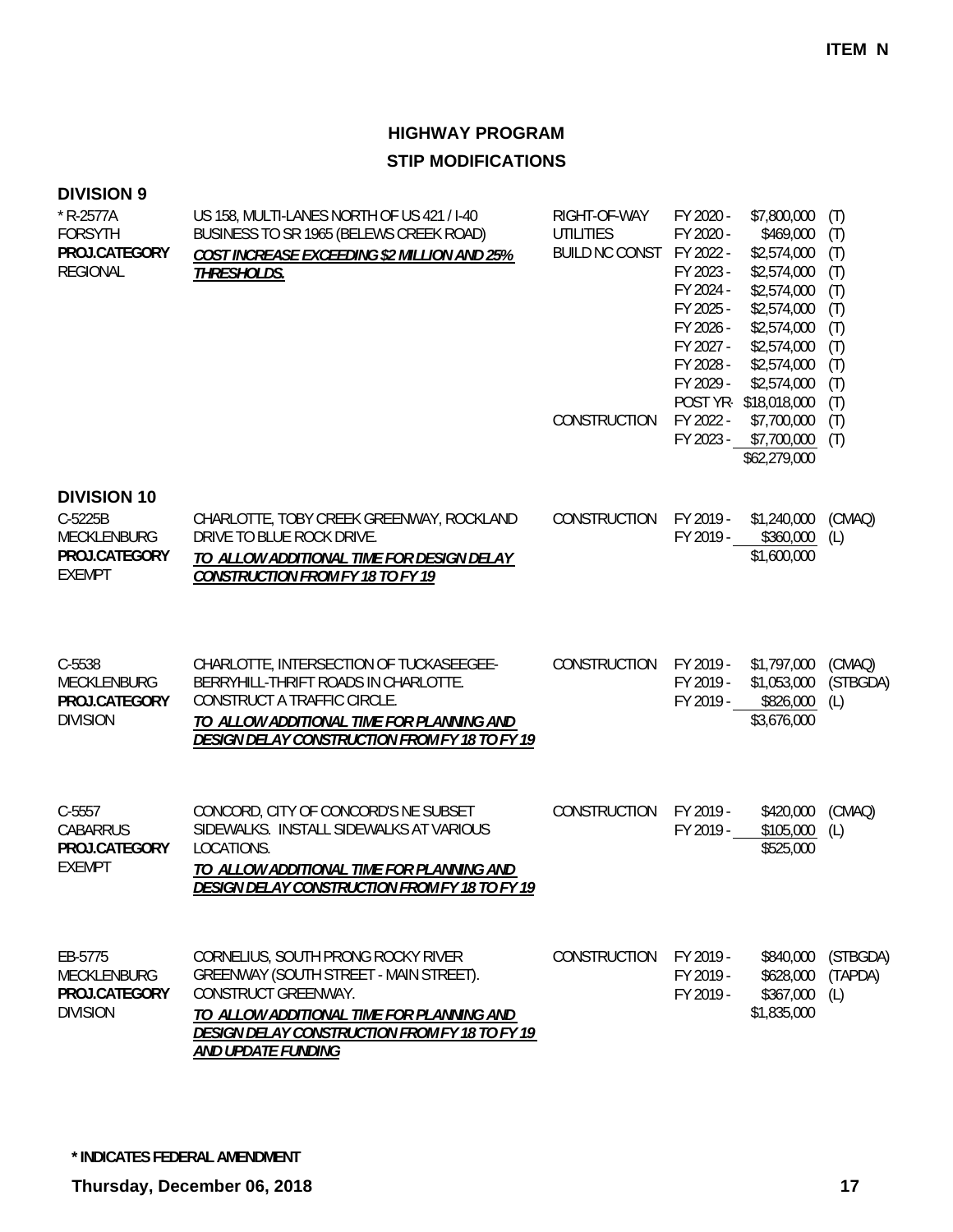| <b>DIVISION 10</b><br>* EB-5844<br>CABARRUS<br>PROJ.CATEGORY<br><b>DIVISION</b> | KANNAPOLIS, LITTLE TEXAS ROAD, LANE STREET TO<br>DALE EARNHARDT BOULEVARD. CONSTRUCT<br>SIDEWALK AND CURB AND GUTTER.<br>TO ALLOW ADDITIONAL TIME FOR PLANNING DELAY<br>PRELIMINARY ENGINEERING FROM FY 18 TO FY 19 AT<br><b>REQUEST OF MPO</b>               | <b>ENGINEERING</b><br>RIGHT-OF-WAY<br>CONSTRUCTION | FY 2019 -<br>\$320,000<br>FY 2019 -<br>\$80,000<br>FY 2019 -<br>\$320,000<br>FY 2019 -<br>\$80,000<br>FY 2020 -<br>\$131,000<br>FY 2020 -<br>\$1,280,000<br>FY 2020 -<br>\$320,000<br>FY 2020 -<br>\$33,000<br>\$2,564,000 | (TAP)<br>(L)<br>(TAP)<br>(L)<br>(CMAQ)<br>(TAP)<br>(L)<br>(L) |
|---------------------------------------------------------------------------------|---------------------------------------------------------------------------------------------------------------------------------------------------------------------------------------------------------------------------------------------------------------|----------------------------------------------------|----------------------------------------------------------------------------------------------------------------------------------------------------------------------------------------------------------------------------|---------------------------------------------------------------|
| EB-5931<br><b>UNION</b><br>PROJ.CATEGORY<br><b>DIVISION</b>                     | INDIAN TRAIL, NORTH INDIAN TRAIL ROAD. SOUTH<br>FORK ROAD TO LIBERTY LANE. CONSTRUCT<br>COMPLETE STREET.<br>TO ALLOW ADDITIONAL TIME FOR PLANNING AND<br><b>DESIGN DELAY CONSTRUCTION FROM FY 18 TO FY 19</b>                                                 | CONSTRUCTION                                       | FY 2019 -<br>\$2,510,000<br>FY 2019 - \$1,351,000<br>\$3,861,000                                                                                                                                                           | (STBGDA)<br>(L)                                               |
| $1-5797$<br>MECKLENBURG<br>PROJ.CATEGORY<br><b>STATEWIDE</b>                    | I-85, CONCRETE PAVEMENT JOINT SOUTH OF NC 16<br>TO CONCRETE PAVEMENT JOINT AT US 29/NC40<br>CONNECTOR. RESTRIPE PAVEMENT.<br>TO ALLOW ADDITIONAL TIME FOR PLANNING AND<br><b>DESIGN DELAY CONSTRUCTION FROM FY 18 TO FY 19</b>                                | CONSTRUCTION                                       | FY 2019 -<br>\$100,000<br>\$100,000                                                                                                                                                                                        | (NHPIM)                                                       |
| I-5837<br>MECKLENBURG<br>PROJ.CATEGORY<br><b>STATEWIDE</b>                      | I-85, GASTON COUNTY LINE TO 0.7 MILES NORTH OF<br>GASTON COUNTY LINE. INCLUDES RAMPS FROM<br>GASTON COUNTY LINE TO GLENWOOD AVENUE.<br>PAVEMENT REHABILITATION.<br>TO ALLOW ADDITIONAL TIME FOR PLANNING AND<br>DESIGN DELAY CONSTRUCTION FROM FY 19 TO FY 20 | CONSTRUCTION                                       | FY 2020 - \$1,800,000<br>\$1,800,000                                                                                                                                                                                       | (NHPIM)                                                       |
| $*$ 1-5902<br>MECKLENBURG<br>PROJ.CATEGORY<br><b>STATEWIDE</b>                  | I-485, SR 1786 TO NC 27. BRIDGE REHABILITATION.<br>ACCELERATE CONSTRUCTION FROM FY 22 TO FY 20<br><u>AT DIVISION REQUEST</u>                                                                                                                                  | CONSTRUCTION                                       | FY 2020 -<br>\$900,000<br>\$900,000                                                                                                                                                                                        | (NHPIM)                                                       |
| $*$ 1-5905<br><b>MECKLENBURG</b><br>PROJ.CATEGORY<br><b>STATEWIDE</b>           | I-85, 0.2 MILE WEST OF NC 16 (BROOKSHIRE<br>BOULEVARD) TO CONCRETE PAVEMENT JOINT AT US<br>29/NC 49 CONNECTOR. PAVEMENT REHABILITATION.<br>ACCELERATE CONSTRUCTION FROM FY 23 TO FY 20<br>AT REQUEST OF DIVISION                                              | CONSTRUCTION                                       | FY 2020 - \$14,000,000<br>\$14,000,000                                                                                                                                                                                     | (NHPIM)                                                       |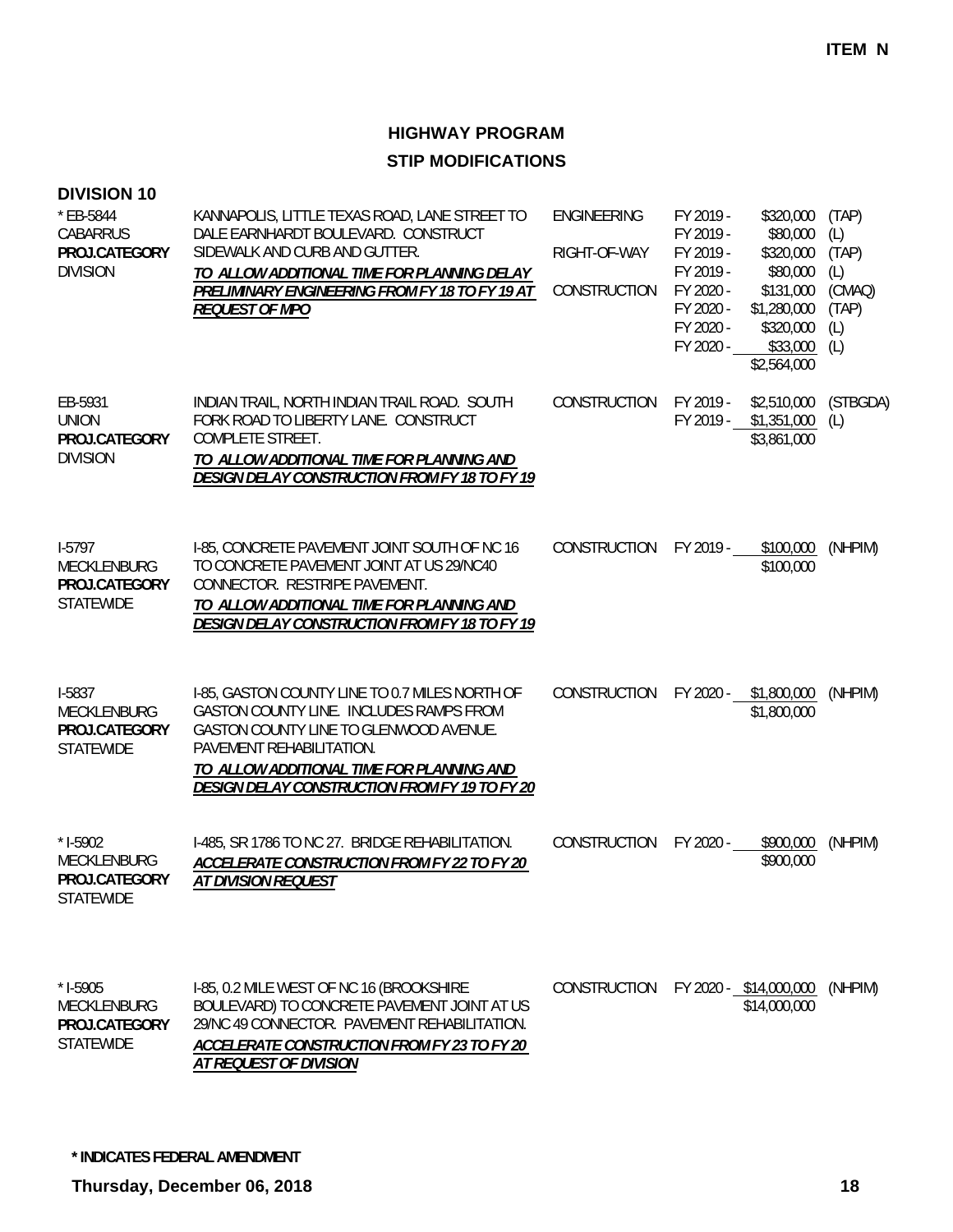| <b>DIVISION 10</b><br>U-5108<br><b>MECKLENBURG</b><br>PROJ.CATEGORY<br><b>TRANSITION</b>      | NORTHCROSS DRIVE EXTENSION, NC 73 IN<br>HUNTERSVILLE TO WESTMORELAND ROAD IN<br>CORNELIUS. CONSTRUCT ROAD ON NEW LOCATION.<br>TO ALLOW ADDITIONAL TIME FOR PLANNING DELAY<br>RIGHT-OF-WAY FROM FY 18 TO FY 19 | RIGHT-OF-WAY<br>CONSTRUCTION                                            | FY 2019 -<br>FY 2019 -<br>FY 2019 -<br>FY 2020 -<br>FY 2020 -<br>FY 2020 -                                                                                                                     | \$955,000<br>\$500,000<br>\$489,000<br>\$4,765,000<br>\$1,000,000<br>\$2,023,000<br>\$9,732,000                                                                                                                                      | (STBGDA)<br>(BA)<br>(L)<br>(STBG)<br>(BA)<br>(L)                                                             |
|-----------------------------------------------------------------------------------------------|---------------------------------------------------------------------------------------------------------------------------------------------------------------------------------------------------------------|-------------------------------------------------------------------------|------------------------------------------------------------------------------------------------------------------------------------------------------------------------------------------------|--------------------------------------------------------------------------------------------------------------------------------------------------------------------------------------------------------------------------------------|--------------------------------------------------------------------------------------------------------------|
| $*$ U-6032<br><b>CABARRUS</b><br><b>MECKLENBURG</b><br>PROJ.CATEGORY<br><b>DIVISION</b>       | SR 2464 (ODELL SCHOOL ROAD), I-485 TO CONCORD<br>MILLS BOULEVARD. WIDEN TO MULTI-LANES DIVIDED.<br>COST INCREASE EXCEEDING \$2 MILLION AND 25%<br>THRESHOLDS.                                                 | <b>BUILD NC ROW</b><br>RIGHT-OF-WAY<br><b>UTILITIES</b><br>CONSTRUCTION | FY 2020 -<br>FY 2021 -<br>FY 2022 -<br>FY 2023 -<br>FY 2024 -<br>FY 2025 -<br>FY 2026 -<br>FY 2027 -<br>FY 2028 -<br>FY 2029 -<br>POST YR-<br>FY 2020 -<br>FY 2020 -<br>FY 2021 -<br>FY 2022 - | \$86,000<br>\$86,000<br>\$86,000<br>\$86,000<br>\$86,000<br>\$86,000<br>\$86,000<br>\$86,000<br>\$86,000<br>\$86,000<br>\$430,000<br>\$1,400,000<br>\$500,000<br>\$8,333,000<br>\$8,333,000<br>FY 2023 - \$8,334,000<br>\$28,190,000 | (T)<br>(T)<br>(T)<br>(T)<br>(T)<br>(T)<br>(T)<br>(T)<br>(T)<br>(T)<br>(T)<br>(T)<br>(T)<br>(T)<br>(T)<br>(T) |
| <b>DIVISION 12</b><br>$*$ R-3603A<br>ALEXANDER<br>CATAWBA<br>PROJ.CATEGORY<br><b>DIVISION</b> | NC 127, SR 1400 (CLONINGER MILL ROAD) TO SR 1156<br>(RICHEY ROAD).<br><b>COST INCREASE EXCEEDING \$2 MILLION AND 25%</b><br>THRESHOLDS.                                                                       | RIGHT-OF-WAY<br><b>UTILITIES</b><br>CONSTRUCTION                        | FY 2021 -<br>FY 2021 -<br>FY 2023 -<br>FY 2024 -                                                                                                                                               | \$3,400,000<br>\$100,000<br>\$12,967,000<br>\$12,966,000<br>FY 2025 - \$12,967,000                                                                                                                                                   | (T)<br>(T)<br>(T)<br>(T)<br>(T)                                                                              |

 $$42,400,000$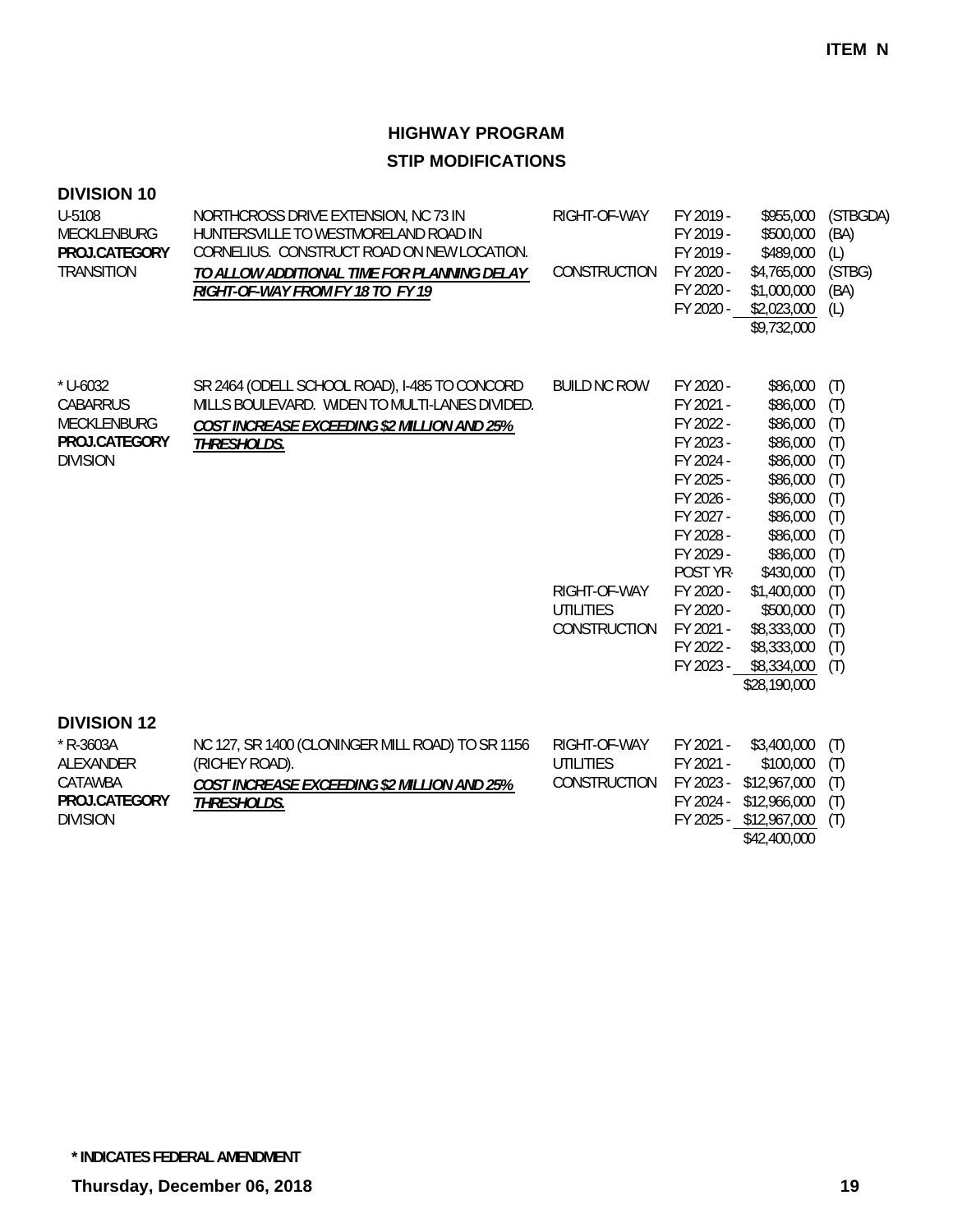| <b>DIVISION 12</b><br>R-5100A<br><b>IREDELL</b><br>PROJ.CATEGORY<br><b>DIVISION</b> | SR 1109 (WILLIAMSON ROAD), I-77 TO SR 1100<br>(BRAWLEY SCHOOL ROAD). WIDEN TO MULTI-LANES.<br>PROJECT TO UTILIZE BUILD NC BONDS                                                                                                                   | <b>BUILD NC ROW</b><br>RIGHT-OF-WAY              | FY 2019 -<br>FY 2020 -<br>FY 2021 -<br>FY 2022 -<br>FY 2023 -<br>FY 2024 -<br>FY 2025 -<br>FY 2026 -<br>FY 2027 -<br>FY 2028 -<br>FY 2029 -<br>POST YR-<br>FY 2019 - | \$600,000<br>\$600,000<br>\$600,000<br>\$600,000<br>\$600,000<br>\$600,000<br>\$600,000<br>\$600,000<br>\$600,000<br>\$600,000<br>\$600,000<br>\$2,400,000<br>\$1,000,000 | (T)<br>(T)<br>(T)<br>(T)<br>(T)<br>(T)<br>(T)<br>(T)<br>(T)<br>(T)<br>(T)<br>(T)<br>(T) |
|-------------------------------------------------------------------------------------|---------------------------------------------------------------------------------------------------------------------------------------------------------------------------------------------------------------------------------------------------|--------------------------------------------------|----------------------------------------------------------------------------------------------------------------------------------------------------------------------|---------------------------------------------------------------------------------------------------------------------------------------------------------------------------|-----------------------------------------------------------------------------------------|
|                                                                                     |                                                                                                                                                                                                                                                   | <b>UTILITIES</b><br>CONSTRUCTION                 | FY 2019 -<br>FY 2020 -<br>FY 2021 -<br>FY 2022 -                                                                                                                     | \$500,000<br>\$500,000<br>\$10,100,000<br>\$10,100,000<br>FY 2023 - \$10,200,000<br>\$41,400,000                                                                          | (T)<br>(T)<br>(T)<br>(T)<br>(T)                                                         |
| * U-2221C<br><b>CLEVELAND</b>                                                       | NC 180, SR 2052 TO NC 150.<br>COST INCREASE EXCEEDING \$2 MILLION AND 25%<br><b>THRESHOLDS.</b>                                                                                                                                                   | RIGHT-OF-WAY<br><b>UTILITIES</b><br>CONSTRUCTION | FY 2023 -<br>FY 2023 -                                                                                                                                               | \$7,600,000<br>\$900,000<br>FY 2025 - \$14,800,000<br>\$23,300,000                                                                                                        | (T)<br>(T)<br>(T)                                                                       |
| * W-5212DIV<br>CATAWBA<br><b>IREDELL</b><br>PROJ.CATEGORY<br><b>DIVISION</b>        | VARIOUS, DIVISION 12 RUMBLE STRIPS, GUARDRAIL,<br>SAFETY AND LIGHTING IMPROVEMENTS AT SELECTED<br>LOCATIONS IN THE DIVISION CATEGORY.<br>ADD RIGHT-OF-WAY IN FY 19 AND FY 20 AND<br>CONSTRUCTION IN FY 19 AND FY 20 NOT PREVIOUSLY<br>PROGRAMMED. | RIGHT-OF-WAY<br>CONSTRUCTION                     | FY 2019 -<br>FY 2020 -<br>FY 2019 -<br>FY 2020 -                                                                                                                     | \$50,000<br>\$50,000<br>\$2,500,000<br>\$2,500,000<br>\$5,100,000                                                                                                         | (HSIP)<br>(HSIP)<br>(HSIP)<br>(HSIP)                                                    |

### **DIVISION 13**

| B-5876            | US 74, REPLACE BRIDGE 800083 AND BRIDGE 800084 | RIGHT-OF-WAY | FY 2019 - | \$440,000 (STBG)   |  |
|-------------------|------------------------------------------------|--------------|-----------|--------------------|--|
| <b>RUTHERFORD</b> | OVER SECOND BROAD RIVER.                       | CONSTRUCTION | FY 2020 - | \$4,400,000 (STBG) |  |
| PROJ.CATEGORY     | ACCELERATE RIGHT-OF-WAY FROM FY 20 TO FY 19    |              | FY 2021 - | \$4,400,000 (STBG) |  |
| STATEWIDE         | AND CONSTRUCTION FROM FY 21 TO FY 20 AFTER     |              |           | \$9,240,000        |  |
|                   | PRESCREENING AND SCOPING WITH FIRM. PROJECT    |              |           |                    |  |
|                   | IS NO LONGER COMBINED WITH B-5871              |              |           |                    |  |

**\* INDICATES FEDERAL AMENDMENT**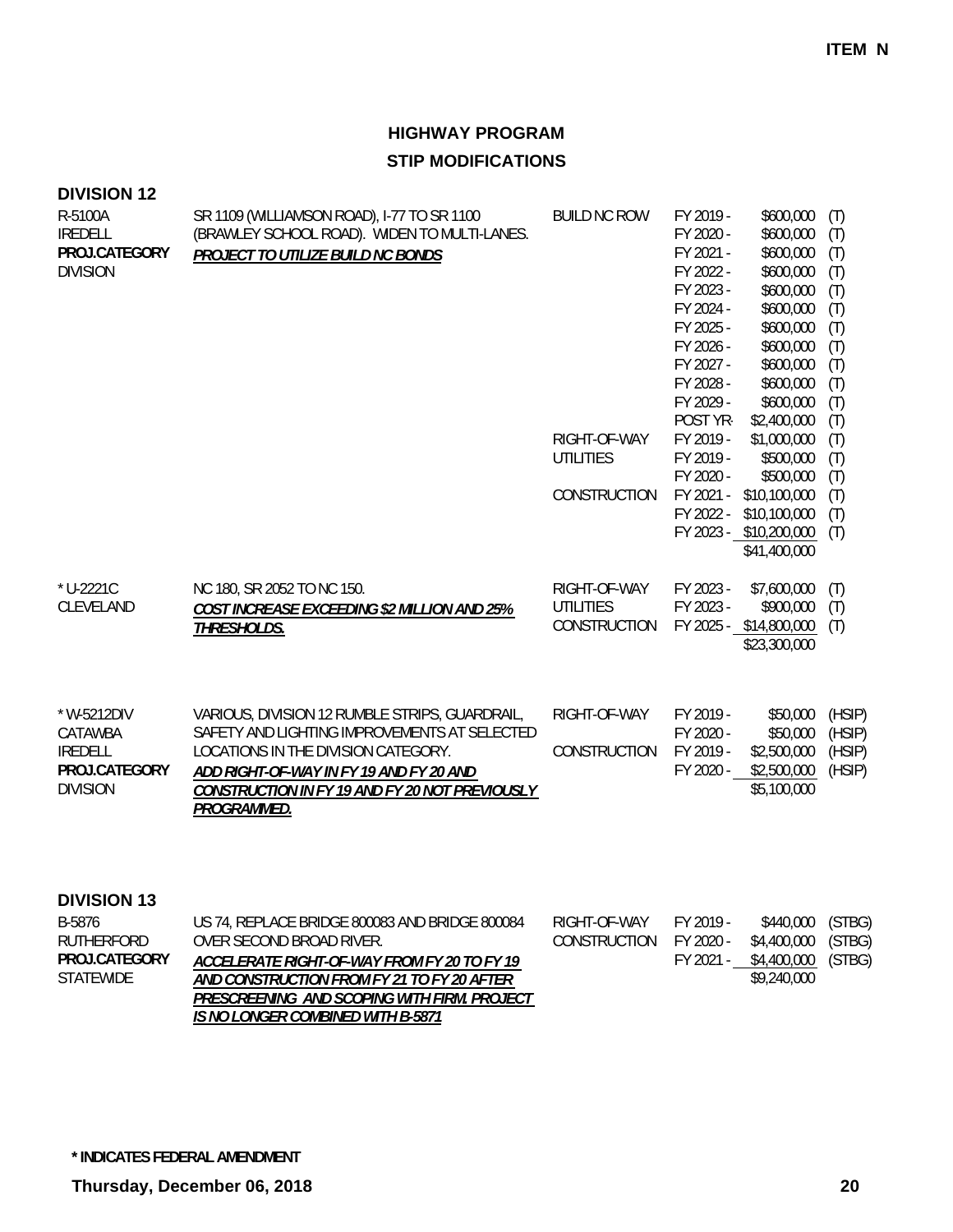| <b>DIVISION 13</b>                                               |                                                                                                                                                                                                                                                                                                        |                                                    |                                                                                                                                                         |                                                                                                                                                                         |                                                                                         |
|------------------------------------------------------------------|--------------------------------------------------------------------------------------------------------------------------------------------------------------------------------------------------------------------------------------------------------------------------------------------------------|----------------------------------------------------|---------------------------------------------------------------------------------------------------------------------------------------------------------|-------------------------------------------------------------------------------------------------------------------------------------------------------------------------|-----------------------------------------------------------------------------------------|
| EB-5547A<br><b>BUNCOMBE</b><br>PROJ.CATEGORY<br><b>DIVISION</b>  | BLACK MOUNTAIN RIVERWALK GREENWAY,<br>CONSTRUCT MULTI-USE PATH FROM EXISTING FLAT<br>CREEK GREENWAY TRAILHEAD NORTH OF US 70 TO<br><b>BLACK MOUNTAIN AVENUE.</b><br>TO ALLOW ADDITIONAL TIME FOR PLANNING AND<br>DESIGN DELAY RIGHT-OF-WAY FROM FY 18 TO FY 19<br>AND CONSTRUCTION FROM FY 19 TO FY 20 | <b>ENGINEERING</b><br>RIGHT-OF-WAY<br>CONSTRUCTION | FY 2018 -<br>FY 2018 -<br>FY 2019 -<br>FY 2019 -<br>FY 2020 -<br>FY 2020 -<br>FY 2020 -                                                                 | \$487,000<br>\$122,000<br>\$80,000<br>\$20,000<br>\$2,300,000<br>\$334,000<br>\$659,000<br>\$4,002,000                                                                  | (STBGDA)<br>(L)<br>(STBGDA)<br>(L)<br>(STBG)<br>(STBGDA)<br>(L)                         |
| * EB-5925<br><b>BUNCOMBE</b><br>PROJ.CATEGORY<br><b>DIVISION</b> | BEAVERDAM CREEK GREENWAY, NC 251 TO US 25.<br>CONSTRUCT MULTI-USE PATH.<br>ADD PRELIMINARY ENGINEERING IN FY 19 NOT<br>PREVIOUSLY PROGRAMMED AND TO ALLOW TIME<br>FOR PLANNING AND DESIGN DELAY CONSTRUCTION<br>FROM FY 2018 TO FY 2020 AT REQUEST OF MPO                                              | <b>ENGINEERING</b><br>CONSTRUCTION                 | FY 2019 -<br>FY 2019 -<br>FY 2020 -<br>FY 2020 -                                                                                                        | \$600,000<br>\$150,000<br>\$1,600,000<br>\$400,000<br>\$2,750,000                                                                                                       | (STBGDA)<br>(L)<br>(STBGDA)<br>(L)                                                      |
| * U-5019A<br><b>BUNCOMBE</b><br>PROJ.CATEGORY<br><b>DIVISION</b> | RIVERWAY MULTI-MODAL NETWORK, TOWN BRANCH<br><b>GREENWAY</b><br>DELAY CONSTRUCTION FROM FY 20 TO FY 21 AT<br><b>REQUEST OF MPO.</b>                                                                                                                                                                    | CONSTRUCTION                                       | FY 2021 -                                                                                                                                               | \$3,420,000<br>FY 2021 - \$855,000<br>\$4,275,000                                                                                                                       | (STBGDA)<br>(L)                                                                         |
| * U-5019B<br><b>BUNCOMBE</b><br>PROJ.CATEGORY<br><b>DIVISION</b> | RIVERWAY MULTI-MODAL NETWORK, FRENCH BROAD<br>RIVER WEST GREENWAY, FRENCH BROAD RIVER<br>PARK TO HAYWOOD ROAD.<br><b>ACCELERATE CONSTRUCTION FROM FY 21 TO FY 19</b><br>AT REQUEST OF MPO.                                                                                                             | CONSTRUCTION                                       | FY 2019 -<br>FY 2019 -                                                                                                                                  | \$4,000,000<br>\$1,000,000<br>\$5,000,000                                                                                                                               | (STBGDA)<br>(L)                                                                         |
| U-5833<br><b>RUTHERFORD</b><br>PROJ.CATEGORY<br><b>DIVISION</b>  | SR 2241 (OAK STREET), SR 2159 (PINE RIDGE ROAD)<br>TO US 74. WIDEN EXISTING0ij ROADWAY.<br>PROJECT TO UTILIZE BUILD NC BONDS                                                                                                                                                                           | BUILD NC CONST FY 2019 -<br>CONSTRUCTION           | FY 2020 -<br>FY 2021 -<br>FY 2022 -<br>FY 2023 -<br>FY 2024 -<br>FY 2025 -<br>FY 2026 -<br>FY 2027 -<br>FY 2028 -<br>FY 2029 -<br>POST YR-<br>FY 2019 - | \$429,000<br>\$429,000<br>\$429,000<br>\$429,000<br>\$429,000<br>\$429,000<br>\$429,000<br>\$429,000<br>\$429,000<br>\$429,000<br>\$429,000<br>\$1,716,000<br>\$300,000 | (T)<br>(T)<br>(T)<br>(T)<br>(T)<br>(T)<br>(T)<br>(T)<br>(T)<br>(T)<br>(T)<br>(T)<br>(T) |
|                                                                  |                                                                                                                                                                                                                                                                                                        |                                                    |                                                                                                                                                         | \$6,735,000                                                                                                                                                             |                                                                                         |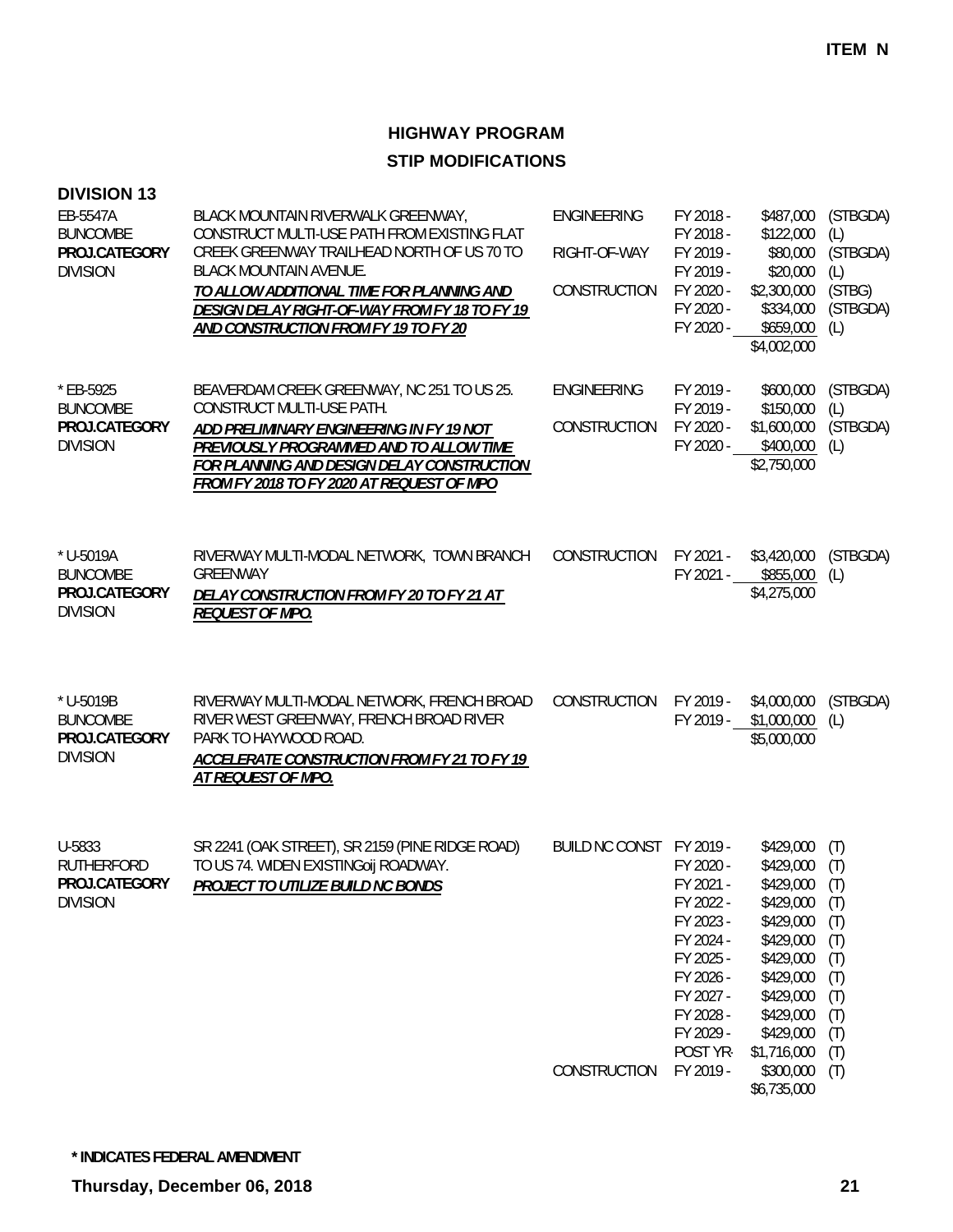#### **DIVISION 13**

| U-5834          | SR 3116 (MILLS GAP ROAD), US 25 (HENDERSONVILLE | RIGHT-OF-WAY           | FY 2019 - | \$6.167.000 (T) |  |
|-----------------|-------------------------------------------------|------------------------|-----------|-----------------|--|
| <b>BUNCOMBE</b> | ROAD) TO SR 3157 (WESTON ROAD). UPGRADE         |                        | FY 2020 - | \$6,167,000 (T) |  |
| PROJ.CATEGORY   | EXISTING ROADWAY.                               |                        | FY 2021 - | \$6.166.000 (T) |  |
| <b>DIVISION</b> | TO ALLOW ADDITIONAL TIME FOR PLANNING DELAY     | CONSTRUCTION FY 2021 - |           | \$3,000,000 (T) |  |
|                 | RIGHT-OF-WAY FROM FY 18 TO FY 19                |                        |           | \$21,500,000    |  |

| $*$ W-5213DIV | VARIOUS, DIVISION 13 RUMBLE STRIPS, GUARDRAIL, | RIGHT-OF-WAY | FY 2019 - | \$50,000    | (HSIP) |
|---------------|------------------------------------------------|--------------|-----------|-------------|--------|
| BUNCOMBE      | SAFETY AND LIGHTING IMPROVEMENTS AT SELECTED   |              | FY 2020 - | \$50,000    | (HSIP) |
| PROJ.CATEGORY | LOCATIONS IN THE DIVISION CATEGORY.            | CONSTRUCTION | FY 2019 - | \$700.000   | (HSIP) |
| DIVISION      | ADD RIGHT-OF-WAY IN FY 19 AND FY 20 AND        |              | FY 2020 - | \$700,000   | (HSIP) |
|               | CONSTRUCTION IN FY 19 AND FY 20 NOT PREVIOUSLY |              |           | \$1,500,000 |        |
|               | <i>PROGRAMMED.</i>                             |              |           |             |        |

### **DIVISION 14**

| $*$ A-0011C   | NC 69, GEORGIA STATE LINE TO US 64 (HAYESVILLE     | RIGHT-OF-WAY                              | FY 2018 - \$8,300,000 (APD)  |  |
|---------------|----------------------------------------------------|-------------------------------------------|------------------------------|--|
| CLAY          | BYPASS). WIDEN TO FOUR-LANES                       | CONSTRUCTION FY 2020 - \$18,750,000 (APD) |                              |  |
| PROJ.CATEGORY | <b>COST INCREASE EXCEEDING \$2 MILLION AND 25%</b> |                                           | FY 2021 - \$18,750,000 (APD) |  |
| FXFMPT        | <i>THRESHOLDS.</i>                                 |                                           | \$45,800,000                 |  |

| B-6031          | SR 1300 (PUMPKINTOWN ROAD), REPLACE BRIDGE    | RIGHT-OF-WAY           | FY 2019 - |           | \$80,000 (STBGOFF)  |
|-----------------|-----------------------------------------------|------------------------|-----------|-----------|---------------------|
| JACKSON         | 490069 OVER SAVANNAH CREEK.                   | CONSTRUCTION FY 2021 - |           |           | \$800,000 (STBGOFF) |
| PROJ.CATEGORY   | TO ALLOW ADDITIONAL TIME FOR PLANNING AND     |                        |           | \$880,000 |                     |
| <b>DIVISION</b> | DESIGN DELAY CONSTRUCTION FROM FY 20 TO FY 21 |                        |           |           |                     |
|                 | <i>AT REOUEST OF DIVISION</i>                 |                        |           |           |                     |

| B-6032          | SR 1397 (THOMAS VALLEY ROAD), REPLACE BRIDGE  | RIGHT-OF-WAY           | FY 2019 - |           | \$50,000 (STBGOFF)  |
|-----------------|-----------------------------------------------|------------------------|-----------|-----------|---------------------|
| <b>JACKSON</b>  | 490144 OVER NATIONS CREEK.                    | CONSTRUCTION FY 2021 - |           |           | \$500,000 (STBGOFF) |
| PROJ.CATEGORY   | TO ALLOW ADDITIONAL TIME FOR PLANNING AND     |                        |           | \$550,000 |                     |
| <b>DIVISION</b> | DESIGN DELAY CONSTRUCTION FROM FY 20 TO FY 21 |                        |           |           |                     |
|                 | <i>AT REQUEST OF DIVISION</i>                 |                        |           |           |                     |
|                 |                                               |                        |           |           |                     |

| B-6033        | SR 1445 (LEE BUMGARNER ROAD), REPLACE BRIDGE  | RIGHT-OF-WAY           | FY 2019 - |                       | \$120,000 (STBGOFF) |
|---------------|-----------------------------------------------|------------------------|-----------|-----------------------|---------------------|
| JACKSON       | 490129 OVER SCOTT CREEK.                      | CONSTRUCTION FY 2021 - |           | \$1,200,000 (STBGOFF) |                     |
| PROJ.CATEGORY | TO ALLOW ADDITIONAL TIME FOR PLANNING AND     |                        |           | \$1,320,000           |                     |
| DIVISION      | DESIGN DELAY CONSTRUCTION FROM FY 20 TO FY 21 |                        |           |                       |                     |
|               | <i>AT REQUEST OF DIVISION</i>                 |                        |           |                       |                     |

**\* INDICATES FEDERAL AMENDMENT**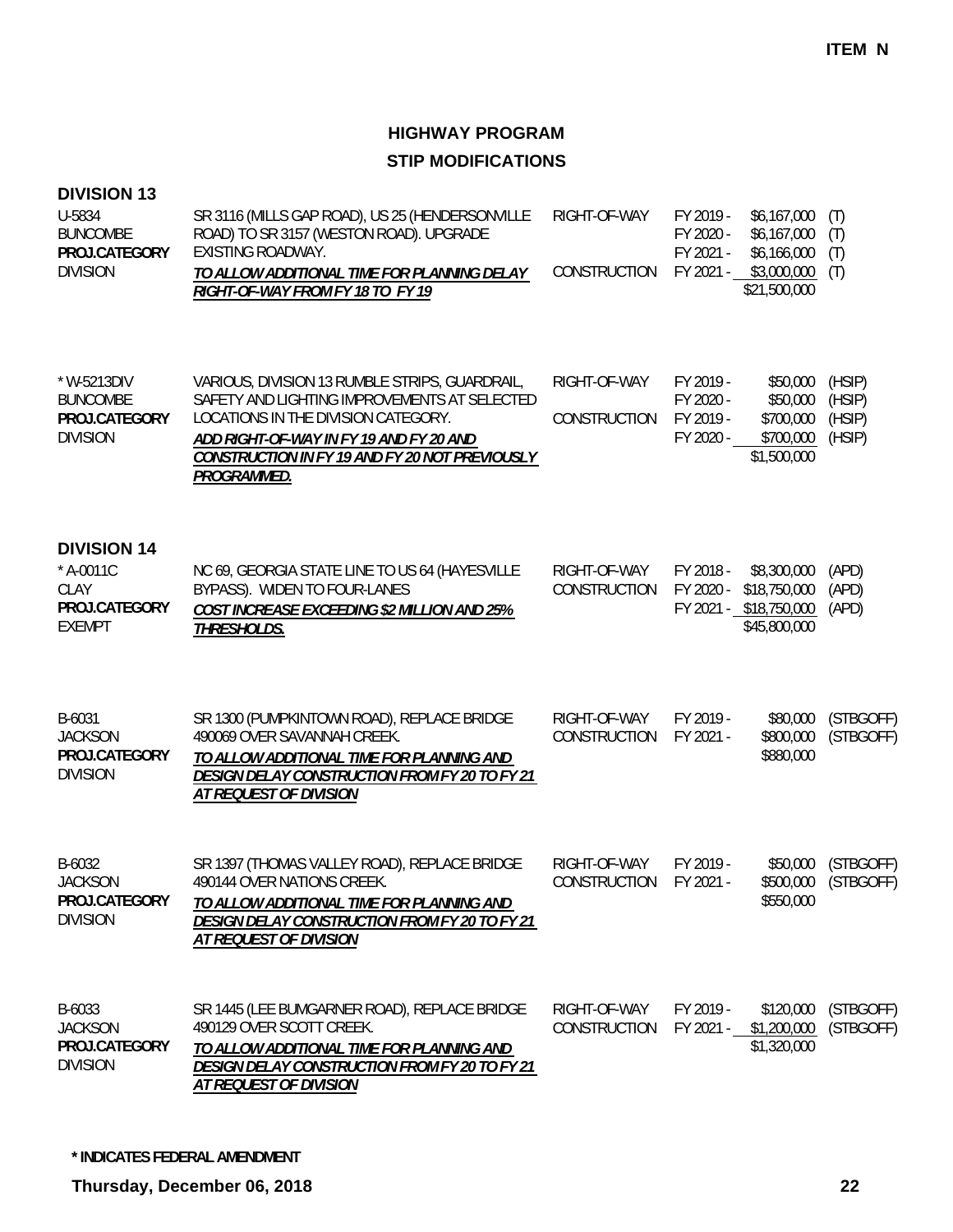| <b>DIVISION 14</b><br>B-6034<br><b>JACKSON</b><br>PROJ.CATEGORY<br><b>DIVISION</b> | SR 1300 (PUMPKINTOWN ROAD), REPLACE BRIDGE<br>490065 OVER SAVANNAH CREEK.<br>TO ALLOW ADDITIONAL TIME FOR PLANNING AND<br>DESIGN DELAY CONSTRUCTION FROM FY 20 TO FY 21<br>AT REQUEST OF DIVISION        | RIGHT-OF-WAY<br>CONSTRUCTION                     | FY 2019 -<br>FY 2021 -                                        | \$80,000<br>\$800,000<br>\$880,000                                                                                | (STBGOFF)<br>(STBGOFF)                                   |
|------------------------------------------------------------------------------------|----------------------------------------------------------------------------------------------------------------------------------------------------------------------------------------------------------|--------------------------------------------------|---------------------------------------------------------------|-------------------------------------------------------------------------------------------------------------------|----------------------------------------------------------|
| B-6035<br><b>JACKSON</b><br>PROJ.CATEGORY<br><b>DIVISION</b>                       | SR 1738 (HOOPER CEMETERY ROAD), REPLACE<br>BRIDGE 490203 OVER CANEY FORK.<br>TO ALLOW ADDITIONAL TIME FOR PLANNING AND<br>DESIGN DELAY CONSTRUCTION FROM FY 20 TO FY 21<br><b>AT REQUEST OF DIVISION</b> | RIGHT-OF-WAY<br>CONSTRUCTION                     | FY 2019 -<br>FY 2021 -                                        | \$70,000<br>\$700,000<br>\$770,000                                                                                | (STBGOFF)<br>(STBGOFF)                                   |
| B-6036<br><b>JACKSON</b><br>PROJ.CATEGORY<br><b>DIVISION</b>                       | SR 1737 (CANEY FORK ROAD), REPLACE BRIDGE<br>490081 OVER JOHNS CREEK.<br>TO ALLOW ADDITIONAL TIME FOR PLANNING AND<br>DESIGN DELAY CONSTRUCTION FROM FY 20 TO FY 21<br>AT REQUEST OF DIVISION            | RIGHT-OF-WAY<br>CONSTRUCTION                     | FY 2019 -<br>FY 2021 -                                        | \$70,000<br>\$700,000<br>\$770,000                                                                                | (STBGOFF)<br>(STBGOFF)                                   |
| $*$ 1-5922<br><b>HAYWOOD</b><br>PROJ.CATEGORY<br><b>STATEWIDE</b>                  | I-40, TENNESSEE STATE LINE TO MILEMARKER 7.<br>PAVEMENT REHABILITATION.<br>ACCELERATE CONSTRUCTION FROM FY 22 TO FY 19<br>AT REQUEST OF DIVISION                                                         | CONSTRUCTION                                     | FY 2019 -<br>FY 2020 -                                        | \$2,673,000<br>\$2,673,000<br>\$5,346,000                                                                         | (STBGIM)<br>(STBGIM)                                     |
| $*$ 1-5923<br><b>HAYWOOD</b><br>PROJ.CATEGORY<br><b>STATEWIDE</b>                  | I-40, MILEMARKER 7 TO MILEMARKER 15. PAVEMENT<br>REHABILITATION.<br>ACCELERATE CONSTRUCTION FROM FY 22 TO FY 19<br>AT REQUEST OF DIVISION                                                                | CONSTRUCTION                                     | FY 2019 -<br>FY 2020 -                                        | \$2,344,000<br>\$2,344,000<br>\$4,688,000                                                                         | (STBGIM)<br>(STBGIM)                                     |
| * R-2588B<br><b>HENDERSON</b><br>PROJ.CATEGORY<br><b>DIVISION</b>                  | NC 191, SR 1381 (MOUNTAIN ROAD) TO NC 280 SOUTH<br>OF MILLS RIVER.<br><b>ACCELERATE CONSTRUCTION FROM FY 22 TO FY 21</b><br><b>PER DIVISION</b>                                                          | RIGHT-OF-WAY<br><b>UTILITIES</b><br>CONSTRUCTION | FY 2020 -<br>FY 2021 -<br>FY 2020 -<br>FY 2022 -<br>FY 2023 - | \$2,250,000<br>\$2,250,000<br>\$500,000<br>\$14,500,000<br>\$14,500,000<br>FY 2024 - \$14,500,000<br>\$48,500,000 | (STBG)<br>(STBG)<br>(STBG)<br>(STBG)<br>(STBG)<br>(STBG) |

**\* INDICATES FEDERAL AMENDMENT**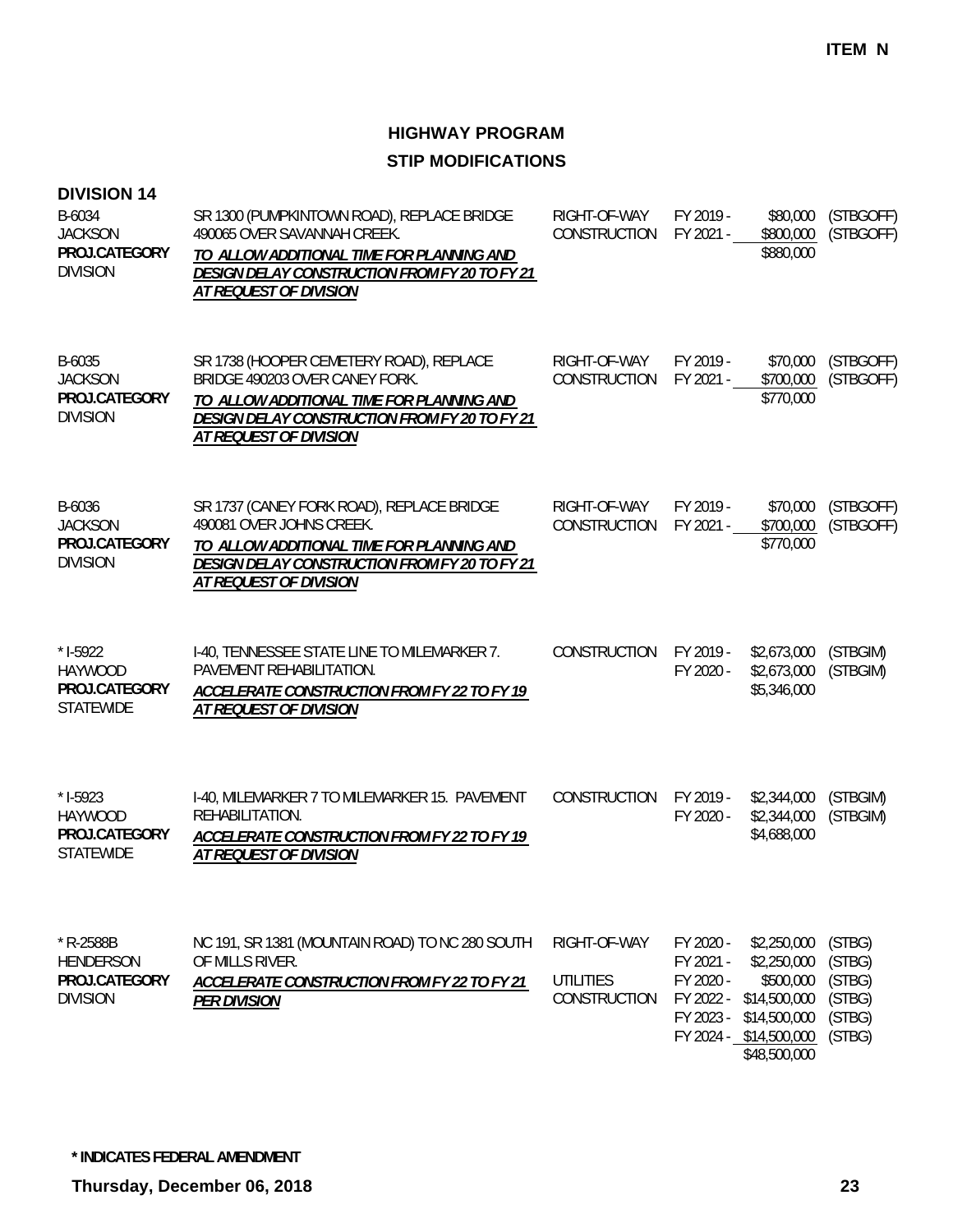| <b>DIVISION 14</b><br>R-4751<br><b>SWAIN</b><br>PROJ.CATEGORY<br><b>REGIONAL</b>      | US 19, SR 1152 (HUGHES BRANCH ROAD) IN BRYSON<br>CITY TO SR 1195 (US 19A). MODERNIZE ROADWAY.<br>TO ALLOW ADDITIONAL TIME FOR PLANNING DELAY<br>RIGHT-OF-WAY FROM FY 19 TO FY 20                                   | RIGHT-OF-WAY<br><b>UTILITIES</b><br>CONSTRUCTION | FY 2020 -<br>FY 2020 -<br>FY 2021 -                                                                                                                     | \$400,000<br>\$100,000<br>\$8,500,000<br>\$9,000,000                                                                                                                                   | (T)<br>(T)<br>(T)                                                                       |
|---------------------------------------------------------------------------------------|--------------------------------------------------------------------------------------------------------------------------------------------------------------------------------------------------------------------|--------------------------------------------------|---------------------------------------------------------------------------------------------------------------------------------------------------------|----------------------------------------------------------------------------------------------------------------------------------------------------------------------------------------|-----------------------------------------------------------------------------------------|
| * R-5799<br>TRANSYLVANIA<br>PROJ.CATEGORY<br><b>REGIONAL</b>                          | US 64, US 276, NC 280, US 64, US 276, NC 280 AND US<br>64. CONSTRUCT INTERSECTION IMPROVEMENTS.<br><b>COST INCREASE EXCEEDING \$2 MILLION AND 25%</b><br><b>THRESHOLDS.</b>                                        | RIGHT-OF-WAY<br><b>UTILITIES</b><br>CONSTRUCTION | FY 2020 -<br>FY 2020 -<br>FY 2021 -                                                                                                                     | \$7,100,000<br>\$100,000<br>\$6,400,000<br>\$13,600,000                                                                                                                                | (T)<br>(T)<br>(T)                                                                       |
| U-5840<br><b>HENDERSON</b><br>PROJ.CATEGORY<br><b>DIVISION</b>                        | SR 1547 (OLD AIRPORT ROAD), US 25 TO MILLS GAP<br>ROAD. WIDEN ROADWAY.<br>PROJECT TO UTILIZE BUILD NC BONDS                                                                                                        | BUILD NC CONST FY 2019 -<br>CONSTRUCTION         | FY 2020 -<br>FY 2021 -<br>FY 2022 -<br>FY 2023 -<br>FY 2024 -<br>FY 2025 -<br>FY 2026 -<br>FY 2027 -<br>FY 2028 -<br>FY 2029 -<br>POST YR-<br>FY 2019 - | \$600,000<br>\$600,000<br>\$600,000<br>\$600,000<br>\$600,000<br>\$600,000<br>\$600,000<br>\$600,000<br>\$600,000<br>\$600,000<br>\$600,000<br>\$2,400,000<br>\$200,000<br>\$9,200,000 | (T)<br>(T)<br>(T)<br>(T)<br>(T)<br>(T)<br>(T)<br>(T)<br>(T)<br>(T)<br>(T)<br>(T)<br>(T) |
| <b>STATEWIDE</b><br>* SR-5001<br><b>STATEWIDE</b><br>PROJ.CATEGORY<br><b>DIVISION</b> | VARIOUS, SAFE ROUTES TO SCHOOL PROGRAM.<br>PROJECTS TO IMPROVE SAFETY, REDUCE TRAFFIC,<br>FUEL CONSUMPTION AND AIR POLLUTION IN VICINITY<br>OF SCHOOLS.<br>ADD CONSTRUCTION IN FY 19 NOT PREVIOUSLY<br>PROGRAMMED. | <b>CONSTRUCTION</b>                              | 2019                                                                                                                                                    | \$500,000<br>\$500,000                                                                                                                                                                 | (SRTS)                                                                                  |

**\* INDICATES FEDERAL AMENDMENT**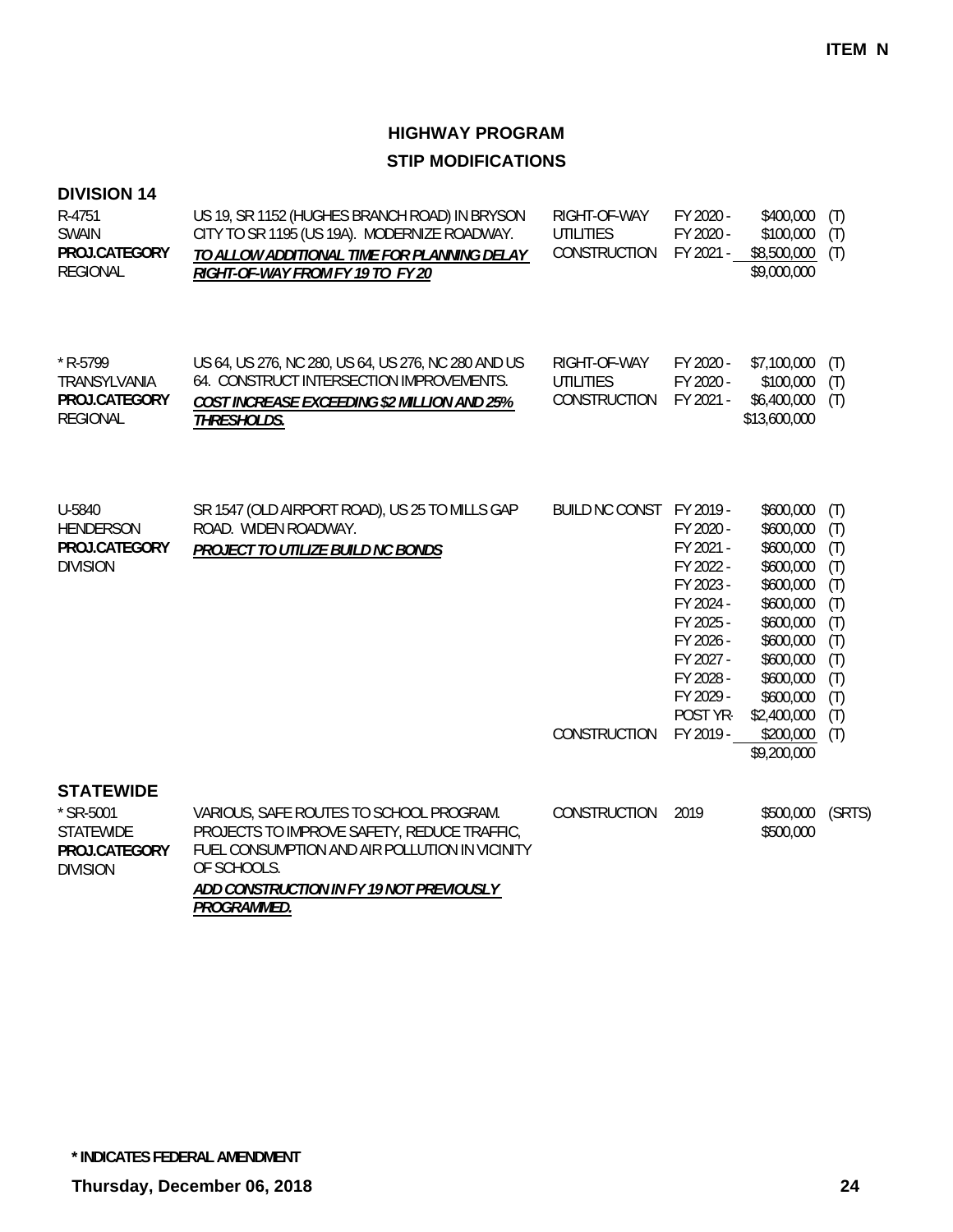### **HIGHWAY PROGRAM STIP DELETIONS**

#### **DIVISION 1**

| $*$ F-5702D<br><b>HYDF</b>       | NC 12, CONSTRUCT TRANSIT SHELTERS/BENCHES<br>AND TRANSIT VEHICLES         | CONSTRUCTION FY 2018 - | \$110,000 (O)<br>\$110,000 |  |
|----------------------------------|---------------------------------------------------------------------------|------------------------|----------------------------|--|
| PROJ.CATEGORY<br><b>DIVISION</b> | <i>DELETE, WORK TO BE ACCOMPLISHED UNDER</i><br><i>OTHER STATE FUNDS.</i> |                        |                            |  |

#### **DIVISION 2**

| $*$ B-6045<br>PAMLICO            | SR 1302 (JANERIO ROAD), REPLACE BRIDGE 680057<br>OVER DAWSON CREEK.    | RIGHT-OF-WAY<br>CONSTRUCTION FY 2023 - | FY 2022 - | \$6,000,000 (STBGOFF) | \$600,000 (STBGOFF) |
|----------------------------------|------------------------------------------------------------------------|----------------------------------------|-----------|-----------------------|---------------------|
| PROJ.CATEGORY<br><b>DIVISION</b> | <i>DELETE, WORK TO BE ACCOMPLISHED UNDER</i><br><i>PROJECT B-5995.</i> |                                        |           | \$6,600,000           |                     |

#### **DIVISION 4**

| P-5711B          | CSX A LINE, DOUBLE TRACK IMPROVEMENTS FROM   | CONSTRUCTION FY 2018 - \$19,695,000 (T) |                            |  |
|------------------|----------------------------------------------|-----------------------------------------|----------------------------|--|
| EDGECOMBE        | MILEPOST A105 TO A117                        |                                         | FY 2019 - \$19,695,000 (T) |  |
| <b>NASH</b>      | <i>DELETE. WORK TO BE ACCOMPLISHED UNDER</i> |                                         | \$39.390.000               |  |
| PROJ.CATEGORY    | PROJECT P-5711A.                             |                                         |                            |  |
| <b>STATEWIDE</b> |                                              |                                         |                            |  |

#### **DIVISION 7**

| * EL-4828B    | MORGAN CREEK GREENWAY, PHASE 2              | CONSTRUCTION | FY 2018 - | \$730,000 | (TAPDA) |
|---------------|---------------------------------------------|--------------|-----------|-----------|---------|
| ORANGE        | DELETE PROJECT BREAK AT THE REOUEST OF TOWN |              | FY 2018 - | \$182,000 | (L)     |
| ORANGE        | <i>AND DIVISION OFFICE.</i>                 |              |           | \$912,000 |         |
| PROJ.CATEGORY |                                             |              |           |           |         |
|               |                                             |              |           |           |         |

TRANSITION

#### **DIVISION 9**

| $^*$ C-5216   | SR 3346 (SOUTH MAIN STREET), EXTEND SIDEWALKS | ENGINEERING  | FY 2018 - | \$107,000 | (CMAQ) |
|---------------|-----------------------------------------------|--------------|-----------|-----------|--------|
| DAVIDSON      | ON SOUTH MAIN STREET AND PROVIDE WIDE PAVED   |              | FY 2018 - | \$27,000  | (L)    |
| PROJ.CATEGORY | SHOULDERS ON ANNA LEWIS DRIVE AND EMERGENCY   | CONSTRUCTION | FY 2019 - | \$481,000 | (CMAQ) |
| FXFMPT        | DRIVE TO PROVIDE BICYCLE ACCESS TO LEXINGTON  |              | FY 2019 - | \$120,000 | (L)    |
|               | MEMORIAL HOSPITAL IN LEXINGTON.               |              |           | \$735,000 |        |
|               | DELETE AT REQUEST OF MPO; PROJECT DECLINED    |              |           |           |        |
|               | BY CITY.                                      |              |           |           |        |